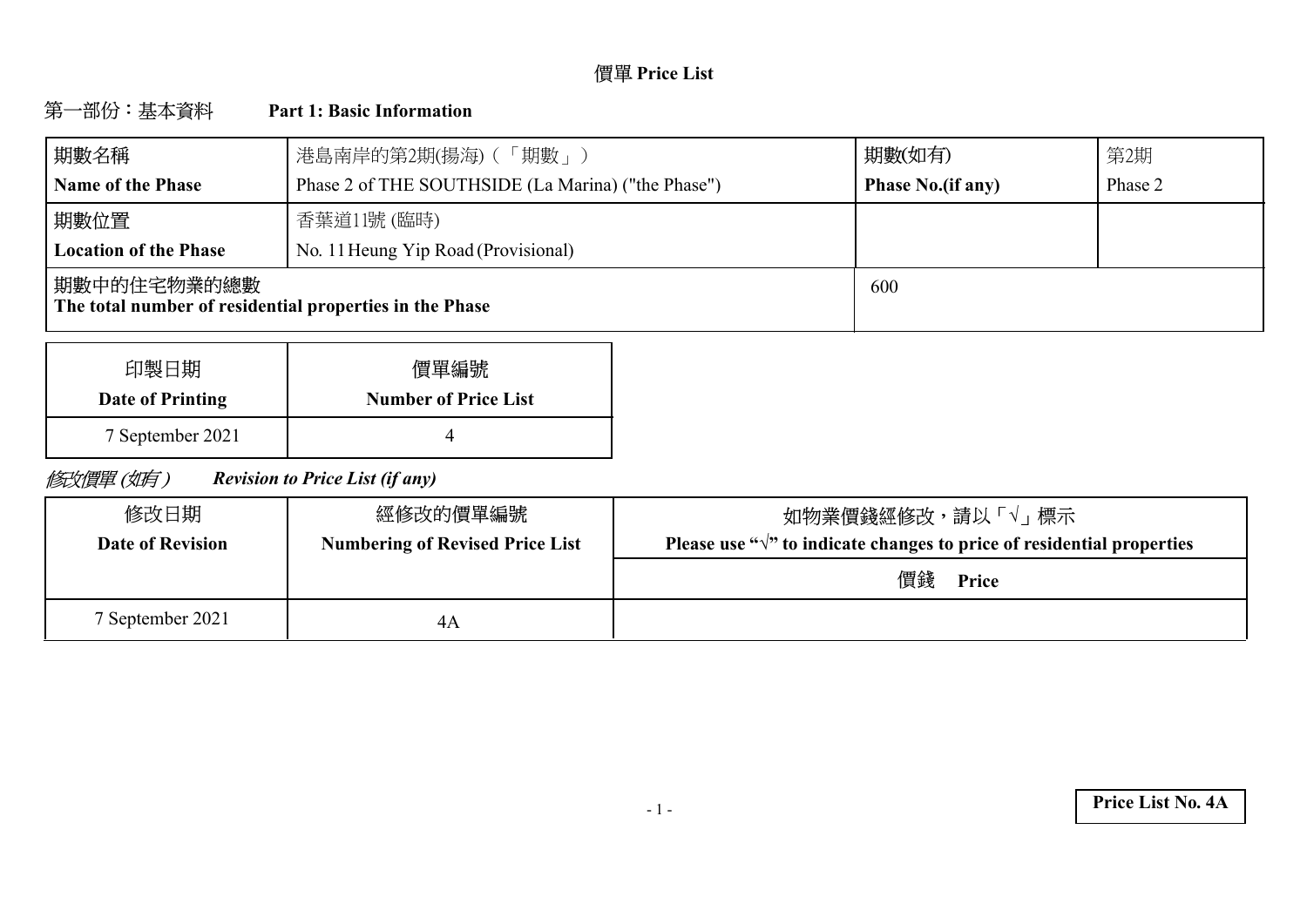# **Part 2: Information on Area and Price**

|                            | 物業的描述<br><b>Description of Residential</b><br>Property |              | 實用面積<br>(包括露台,工作平台及陽台(如有))<br>平方米(平方呎)<br><b>Saleable Area</b><br>(including balcony, utility platform and | 售價<br>(元)<br>Price<br>(S) | 實用面積<br>每平方米/呎售價<br>元,每平方米<br>(元,每平方呎)<br><b>Unit Rate of</b> |                                            |                          |                          | 其他指明項目的面積 (不計算入實用面積)<br>Area of other specified items (Not included in the Saleable Area) | 平方米(平方呎)<br>sq. metre (sq. ft.) |                          |            |                          |                                                     |                          |
|----------------------------|--------------------------------------------------------|--------------|------------------------------------------------------------------------------------------------------------|---------------------------|---------------------------------------------------------------|--------------------------------------------|--------------------------|--------------------------|-------------------------------------------------------------------------------------------|---------------------------------|--------------------------|------------|--------------------------|-----------------------------------------------------|--------------------------|
| 大廈名稱<br><b>Block Name</b>  | 樓層<br>Floor                                            | 單位<br>Unit   | verandah, if any)<br>sq. metre (sq. ft.)                                                                   |                           | <b>Saleable Area</b><br>\$ per sq. metre<br>(S per sq. ft.)   | 空調機房<br>Air-<br>conditioning<br>plant room | 窗台<br>Bay<br>window      | 閣樓<br>Cock-<br>loft      | 平台<br>Flat<br>roof                                                                        | 花園<br>Garden                    | 停車位<br>Parking<br>space  | 天台<br>Roof | 梯屋<br>Stair-<br>hood     | 前庭<br><b>Terrace Yard</b>                           | 庭院                       |
| 第1座(1A)<br>Tower $1$ (1A)  | 31                                                     | $\mathbf E$  | 46.113 (496)<br>露台 Balcony:1.994 (21);<br>工作平台 Utility Platform:1.500 (16)                                 | 21,430,000                | 464,728<br>(43,206)                                           | $-$                                        |                          | $\overline{\phantom{a}}$ |                                                                                           |                                 |                          |            |                          | $\overline{\phantom{a}}$                            | $\overline{\phantom{a}}$ |
| 第1座(1A)<br>Tower $1$ (1A)  | 30                                                     | E            | 46.113 (496)<br>露台 Balcony:1.994 (21);<br>工作平台 Utility Platform:1.500 (16)                                 | 21,366,000                | 463,340<br>(43,077)                                           | $\overline{\phantom{a}}$                   |                          | $\overline{\phantom{a}}$ | $\overline{\phantom{a}}$                                                                  | --                              | $\overline{\phantom{a}}$ |            | $\overline{\phantom{a}}$ | $\hspace{0.05cm} -\hspace{0.05cm} -\hspace{0.05cm}$ | $\overline{\phantom{a}}$ |
| 第1座 (1A)<br>Tower $1(1A)$  | 29                                                     | E            | 46.113 (496)<br>露台 Balcony:1.994 (21);<br>工作平台 Utility Platform:1.500 (16)                                 | 21,302,000                | 461,952<br>(42, 948)                                          | $-$                                        |                          | $-$                      | $\overline{a}$                                                                            | $-$                             | $\overline{\phantom{a}}$ |            |                          | $\overline{\phantom{a}}$                            | $\overline{\phantom{a}}$ |
| 第1座(1A)<br>Tower $1(1A)$   | 26                                                     | B            | 86.795 (934)<br>露台 Balcony:4.061 (44);<br>工作平台 Utility Platform:1.500 (16)                                 | 50,923,000                | 586,704<br>(54, 521)                                          | $\overline{\phantom{m}}$                   |                          | $\overline{\phantom{a}}$ | $\overline{a}$                                                                            | --                              | $\overline{\phantom{a}}$ |            | $\overline{\phantom{a}}$ | $\overline{\phantom{a}}$                            | $\overline{\phantom{a}}$ |
| 第1座(1A)<br>Tower $1$ (1A)  | 25                                                     | B            | 86.795 (934)<br>露台 Balcony:4.061 (44);<br>工作平台 Utility Platform:1.500 (16)                                 | 50,419,000                | 580,898<br>(53,982)                                           | $\overline{\phantom{a}}$                   | $\overline{\phantom{a}}$ | $\overline{a}$           |                                                                                           |                                 | $\overline{a}$           |            |                          | $\overline{\phantom{a}}$                            | $\overline{\phantom{a}}$ |
| 第1座 (1A)<br>Tower $1$ (1A) | 23                                                     | $\mathbf{A}$ | 120.655 (1,299)<br>露台 Balcony:4.939 (53);<br>工作平台 Utility Platform:1.500 (16)                              | 73,072,000                | 605,628<br>(56, 253)                                          | $-$                                        | $\overline{\phantom{a}}$ | $-$                      | $\overline{a}$                                                                            | $-$                             | $\overline{a}$           |            | $-$                      | $\overline{\phantom{a}}$                            | $\overline{\phantom{a}}$ |
| 第1座 (1A)<br>Tower $1$ (1A) | 23                                                     | B            | 86.795 (934)<br>露台 Balcony:4.061 (44);<br>工作平台 Utility Platform:1.500 (16)                                 | 49,920,000                | 575,148<br>(53, 448)                                          | $-$                                        | $-$                      | $-$                      | $\sim$                                                                                    | $-$                             | $\overline{a}$           |            |                          | $\overline{\phantom{a}}$                            | $\overline{\phantom{a}}$ |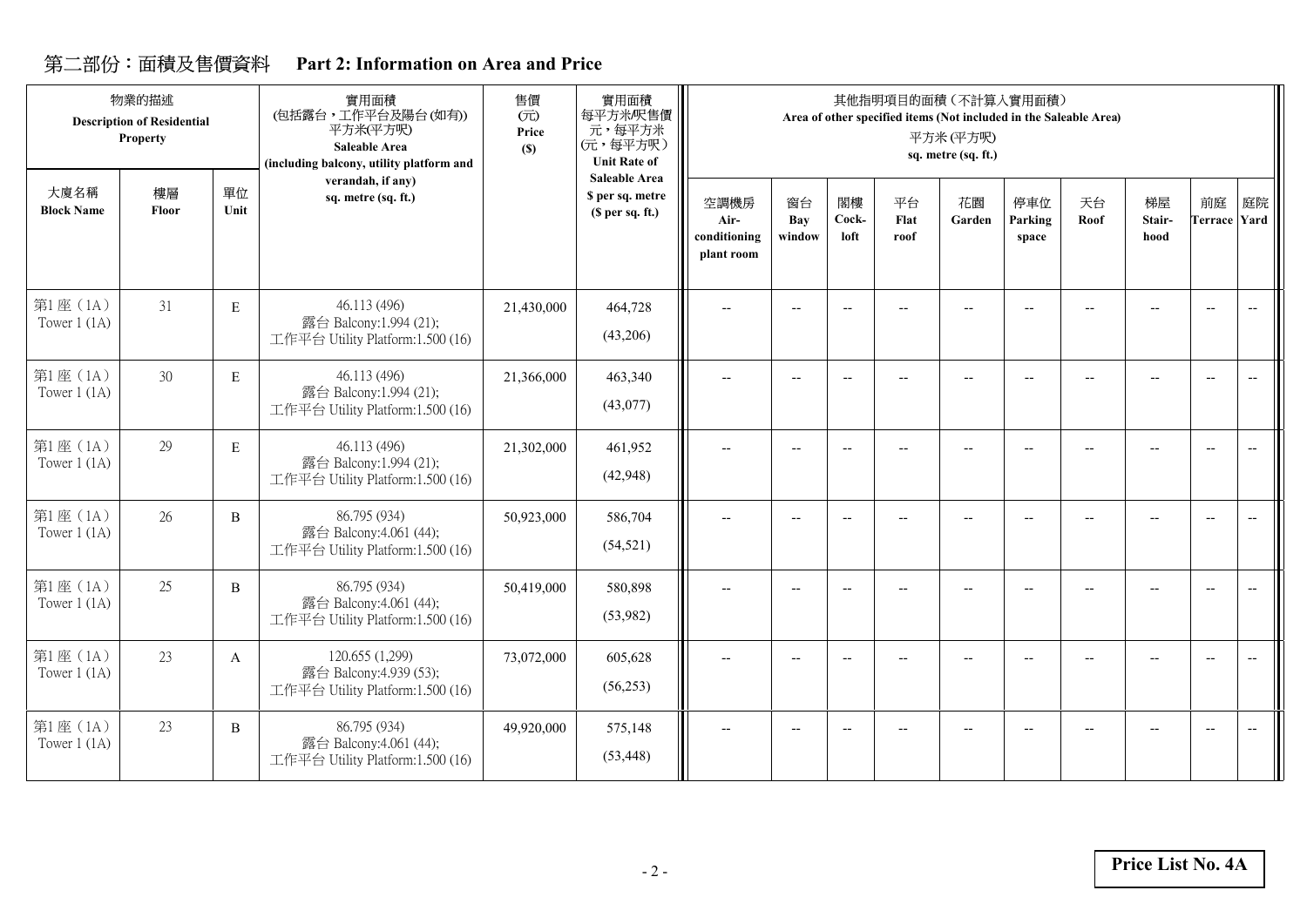|                            | 物業的描述<br><b>Description of Residential</b><br>Property |              | 實用面積<br>(包括露台,工作平台及陽台(如有))<br>平方米(平方呎)<br>Saleable Area<br>(including balcony, utility platform and | 售價<br>(元)<br>Price<br>(S) | 實用面積<br>每平方米/呎售價<br>元,每平方米<br>(元,每平方呎)<br><b>Unit Rate of</b>          |                                            |                          |                          |                          | 其他指明項目的面積 (不計算入實用面積)<br>Area of other specified items (Not included in the Saleable Area)<br>平方米(平方呎)<br>sq. metre (sq. ft.) |                          |                |                                                     |                           |                          |
|----------------------------|--------------------------------------------------------|--------------|-----------------------------------------------------------------------------------------------------|---------------------------|------------------------------------------------------------------------|--------------------------------------------|--------------------------|--------------------------|--------------------------|------------------------------------------------------------------------------------------------------------------------------|--------------------------|----------------|-----------------------------------------------------|---------------------------|--------------------------|
| 大廈名稱<br><b>Block Name</b>  | 樓層<br>Floor                                            | 單位<br>Unit   | verandah, if any)<br>sq. metre (sq. ft.)                                                            |                           | <b>Saleable Area</b><br>\$ per sq. metre<br>(S <sub>per</sub> sq. ft.) | 空調機房<br>Air-<br>conditioning<br>plant room | 窗台<br>Bay<br>window      | 閣樓<br>Cock-<br>loft      | 平台<br>Flat<br>roof       | 花園<br>Garden                                                                                                                 | 停車位<br>Parking<br>space  | 天台<br>Roof     | 梯屋<br>Stair-<br>hood                                | 前庭<br><b>Terrace Yard</b> | 庭院                       |
| 第1座(1A)<br>Tower $1$ (1A)  | 22                                                     | $\mathbf{A}$ | 120.655 (1,299)<br>露台 Balcony:4.939 (53);<br>工作平台 Utility Platform:1.500 (16)                       | 71,452,000                | 592,201<br>(55,005)                                                    |                                            |                          | $\overline{\phantom{a}}$ |                          |                                                                                                                              |                          |                |                                                     | $\overline{a}$            | $\overline{\phantom{a}}$ |
| 第1座(1A)<br>Tower $1$ (1A)  | 22                                                     | B            | 86.795 (934)<br>露台 Balcony:4.061 (44);<br>工作平台 Utility Platform:1.500 (16)                          | 49,425,000                | 569,445<br>(52,918)                                                    | $\overline{\phantom{a}}$                   | $\overline{\phantom{a}}$ | $\overline{\phantom{a}}$ |                          | $\overline{\phantom{a}}$                                                                                                     | $-$                      |                | $\overline{a}$                                      | $-$                       |                          |
| 第1座(1A)<br>Tower $1$ (1A)  | 20                                                     | $\, {\bf B}$ | 86.795 (934)<br>露台 Balcony:4.061 (44);<br>工作平台 Utility Platform:1.500 (16)                          | 47,147,000                | 543,199<br>(50, 479)                                                   |                                            | $\overline{\phantom{a}}$ | $-$                      | $-$                      | $-$                                                                                                                          |                          |                | $\overline{\phantom{a}}$                            | $\overline{\phantom{a}}$  |                          |
| 第1座(1A)<br>Tower $1(1A)$   | 19                                                     | $\, {\bf B}$ | 86.795 (934)<br>露台 Balcony:4.061 (44);<br>工作平台 Utility Platform:1.500 (16)                          | 46,819,000                | 539,420<br>(50, 127)                                                   | $-$                                        | $\overline{\phantom{m}}$ | $\overline{\phantom{a}}$ | $\overline{\phantom{a}}$ | $-$                                                                                                                          | $\overline{\phantom{a}}$ | $\overline{a}$ | $\hspace{0.05cm} -\hspace{0.05cm} -\hspace{0.05cm}$ | $\overline{\phantom{a}}$  | $\overline{\phantom{m}}$ |
| 第1座(1A)<br>Tower $1(1A)$   | 8                                                      | D            | 69.809 (751)<br>露台 Balcony:2.413 (26);<br>工作平台 Utility Platform:1.500 (16)                          | 31,230,000                | 447,364<br>(41,585)                                                    | $\sim$                                     | $\overline{a}$           | $\overline{a}$           | $\overline{a}$           | $-$                                                                                                                          | $\overline{a}$           |                | $\overline{a}$                                      | $\overline{\phantom{a}}$  | $\overline{\phantom{a}}$ |
| 第1座(1A)<br>Tower $1$ (1A)  | $7\overline{ }$                                        | D            | 69.809 (751)<br>露台 Balcony:2.413 (26);<br>工作平台 Utility Platform:1.500 (16)                          | 31,044,000                | 444,699<br>(41, 337)                                                   | $\overline{\phantom{a}}$                   | $\overline{a}$           | $-$                      |                          | $-$                                                                                                                          | $-$                      | $-$            | $\overline{a}$                                      | $\overline{\phantom{a}}$  | $\overline{a}$           |
| 第1座(1A)<br>Tower $1(1A)$   | 6                                                      | D            | 69.809 (751)<br>露台 Balcony:2.413 (26);<br>工作平台 Utility Platform:1.500 (16)                          | 30,951,000                | 443,367<br>(41,213)                                                    |                                            |                          | $\overline{\phantom{a}}$ |                          |                                                                                                                              |                          |                |                                                     | $\overline{\phantom{a}}$  | $\overline{\phantom{a}}$ |
| 第1座 (1B)<br>Tower $1$ (1B) | 31                                                     | $\mathbf C$  | 54.722 (589)<br>露台 Balcony:1.992 (21);<br>工作平台 Utility Platform:1.673 (18)                          | 24,760,000                | 452,469<br>(42, 037)                                                   | $\overline{\phantom{a}}$                   | $-$                      | $-$                      |                          | $\overline{a}$                                                                                                               |                          |                | $-$                                                 | $-$                       | $\overline{\phantom{a}}$ |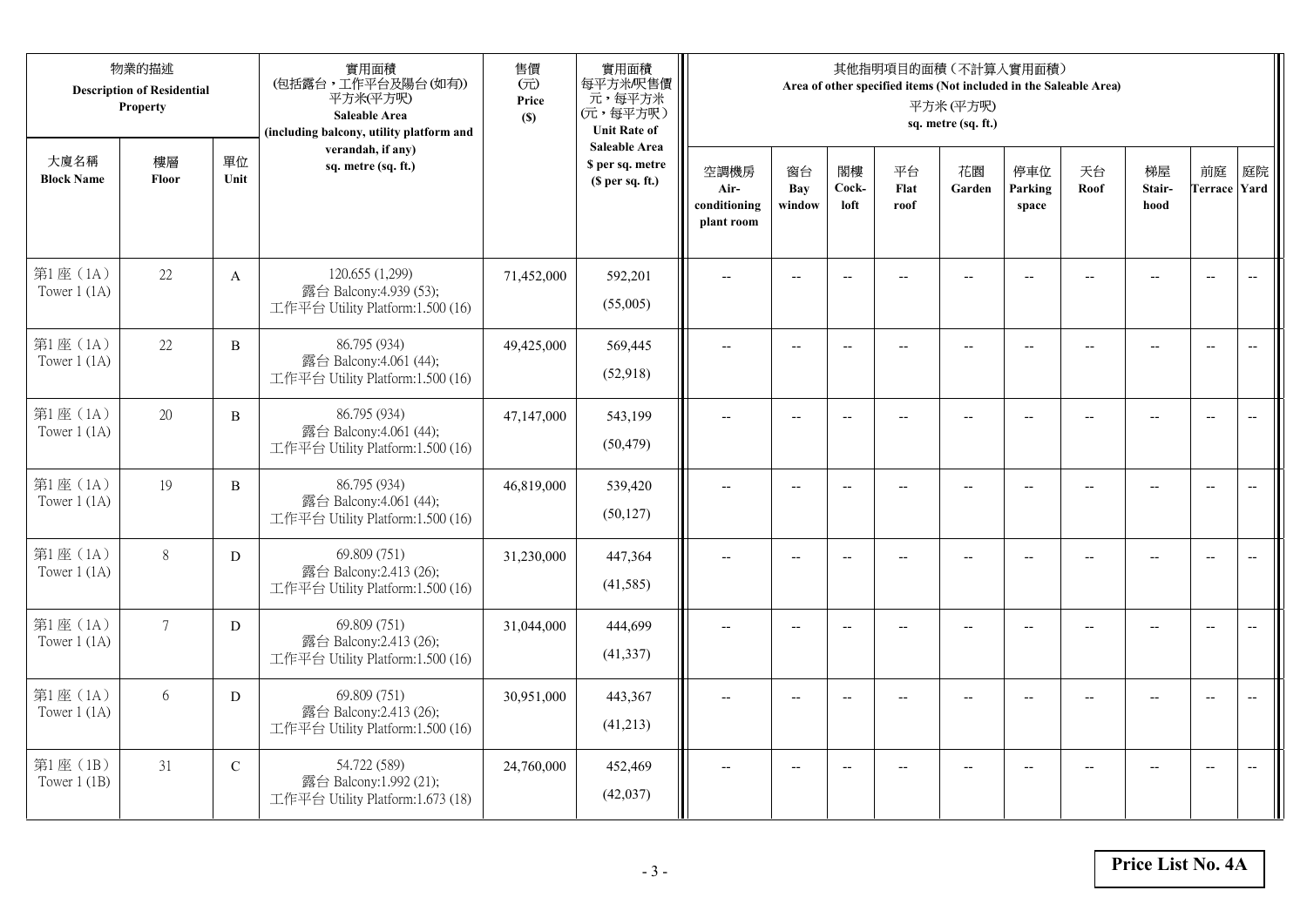|                            | 物業的描述<br><b>Description of Residential</b><br>Property |               | 實用面積<br>(包括露台,工作平台及陽台(如有))<br>平方米(平方呎)<br>Saleable Area<br>(including balcony, utility platform and | 售價<br>(元)<br>Price<br>(S) | 實用面積<br>每平方米/呎售價<br>元,每平方米<br>(元,每平方呎)<br><b>Unit Rate of</b> |                                            |                          |                          |                    | 其他指明項目的面積 (不計算入實用面積)<br>Area of other specified items (Not included in the Saleable Area)<br>平方米(平方呎)<br>sq. metre (sq. ft.) |                         |            |                          |                           |                          |
|----------------------------|--------------------------------------------------------|---------------|-----------------------------------------------------------------------------------------------------|---------------------------|---------------------------------------------------------------|--------------------------------------------|--------------------------|--------------------------|--------------------|------------------------------------------------------------------------------------------------------------------------------|-------------------------|------------|--------------------------|---------------------------|--------------------------|
| 大廈名稱<br><b>Block Name</b>  | 樓層<br>Floor                                            | 單位<br>Unit    | verandah, if any)<br>sq. metre (sq. ft.)                                                            |                           | <b>Saleable Area</b><br>\$ per sq. metre<br>(\$ per sq. ft.)  | 空調機房<br>Air-<br>conditioning<br>plant room | 窗台<br>Bay<br>window      | 閣樓<br>Cock-<br>loft      | 平台<br>Flat<br>roof | 花園<br>Garden                                                                                                                 | 停車位<br>Parking<br>space | 天台<br>Roof | 梯屋<br>Stair-<br>hood     | 前庭<br><b>Terrace Yard</b> | 庭院                       |
| 第1座 (1B)<br>Tower $1$ (1B) | 31                                                     | D             | 44.658 (481)<br>露台 Balcony:2.000 (22);<br>工作平台 Utility Platform:1.500 (16)                          | 20,030,000                | 448,520<br>(41, 642)                                          |                                            |                          | $-$                      |                    |                                                                                                                              |                         |            |                          | $\overline{\phantom{a}}$  | $\overline{\phantom{a}}$ |
| 第1座 (1B)<br>Tower $1$ (1B) | 31                                                     | $\mathbf E$   | 48.642 (524)<br>露台 Balcony:2.000 (22);<br>工作平台 Utility Platform:1.500 (16)                          | 22,707,000                | 466,819<br>(43, 334)                                          | $\overline{a}$                             | $\overline{\phantom{a}}$ | $\overline{\phantom{a}}$ | --                 | $\overline{\phantom{a}}$                                                                                                     | $-$                     | $-$        | $\overline{a}$           | $\overline{a}$            | $-$                      |
| 第1座(1B)<br>Tower $1$ (1B)  | 31                                                     | $\mathbf{F}$  | 43.078 (464)<br>露台 Balcony:2.000 (22);<br>工作平台 Utility Platform:1.644 (18)                          | 20,680,000                | 480,059<br>(44, 569)                                          |                                            | $\overline{a}$           | $-$                      |                    | $\overline{a}$                                                                                                               |                         |            |                          | $\overline{a}$            |                          |
| 第1座(1B)<br>Tower $1(1B)$   | 30                                                     | $\mathbf C$   | 54.722 (589)<br>露台 Balcony:1.992 (21);<br>工作平台 Utility Platform:1.673 (18)                          | 24,686,000                | 451,117<br>(41, 912)                                          | $\overline{\phantom{a}}$                   | $-$                      | $-$                      | $\overline{a}$     | $\overline{\phantom{a}}$                                                                                                     | $\overline{a}$          |            | $\overline{\phantom{a}}$ | $\overline{\phantom{a}}$  | $\overline{\phantom{m}}$ |
| 第1座 (1B)<br>Tower $1$ (1B) | 30                                                     | D             | 44.658 (481)<br>露台 Balcony:2.000 (22);<br>工作平台 Utility Platform:1.500 (16)                          | 19,971,000                | 447,199<br>(41,520)                                           | $\overline{a}$                             | $- -$                    | $\overline{\phantom{a}}$ | $\qquad \qquad -$  | $-$                                                                                                                          | $-$                     | --         | $-$                      | $\overline{\phantom{m}}$  | $\overline{\phantom{m}}$ |
| 第1座 (1B)<br>Tower $1$ (1B) | 30                                                     | E             | 48.642 (524)<br>露台 Balcony:2.000 (22);<br>工作平台 Utility Platform:1.500 (16)                          | 22,572,000                | 464,043<br>(43,076)                                           |                                            | $-$                      | $-$                      |                    |                                                                                                                              |                         |            | $-$                      | $\overline{\phantom{a}}$  | $-$                      |
| 第1座(1B)<br>Tower $1$ (1B)  | 30                                                     | $\mathbf F$   | 43.078 (464)<br>露台 Balcony:2.000 (22);<br>工作平台 Utility Platform:1.644 (18)                          | 20,577,000                | 477,668<br>(44, 347)                                          |                                            | $-$                      | $-$                      |                    | $\sim$                                                                                                                       |                         |            | $\overline{a}$           | $-$                       | $\overline{a}$           |
| 第1座 (1B)<br>Tower $1$ (1B) | 29                                                     | $\mathcal{C}$ | 54.722 (589)<br>露台 Balcony:1.992 (21);<br>工作平台 Utility Platform:1.673 (18)                          | 24,612,000                | 449,764<br>(41,786)                                           |                                            | $-$                      |                          |                    | --                                                                                                                           |                         |            |                          | $\overline{a}$            | $-$                      |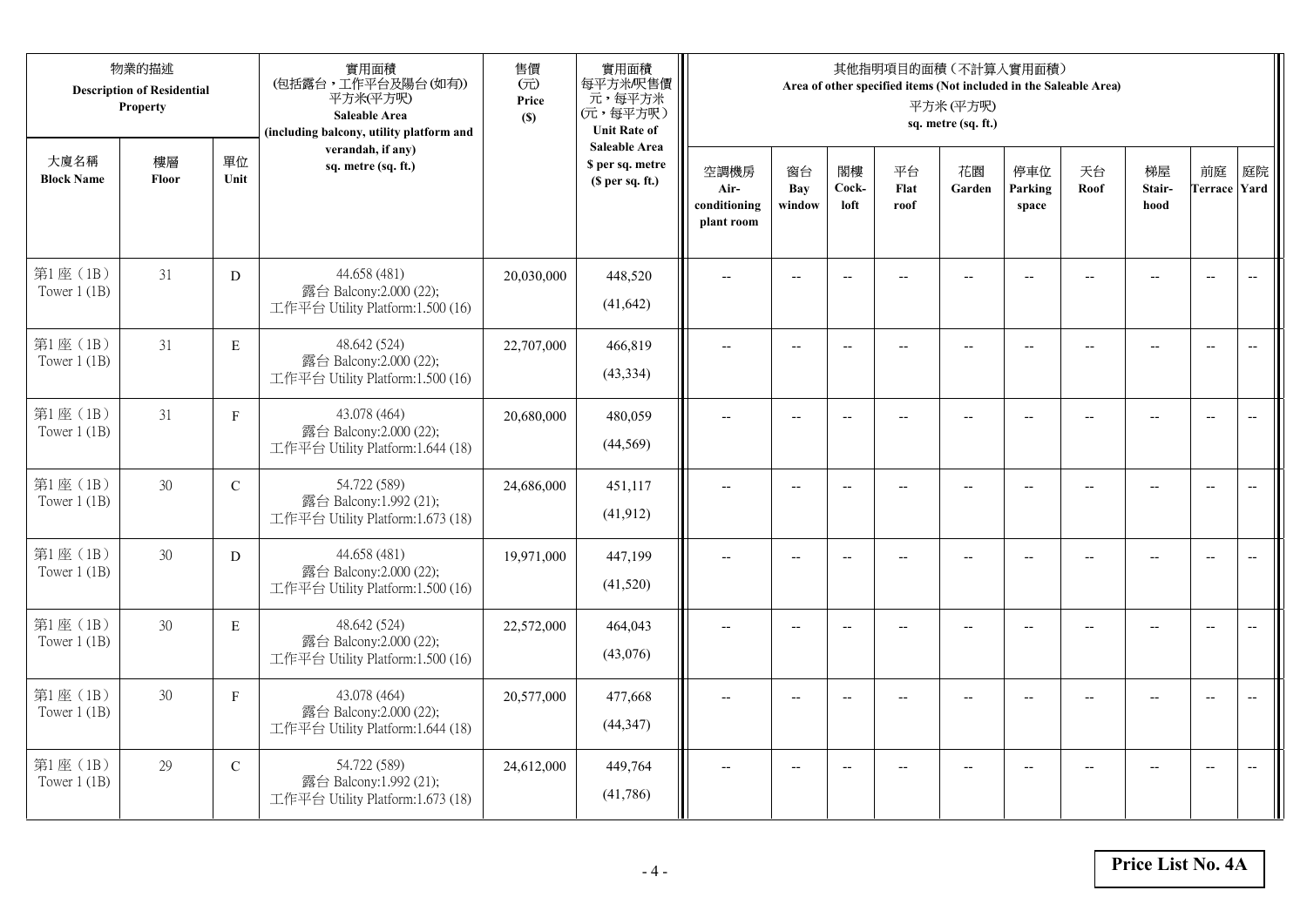|                            | 物業的描述<br><b>Description of Residential</b><br>Property |              | 實用面積<br>(包括露台,工作平台及陽台(如有))<br>平方米(平方呎)<br>Saleable Area<br>(including balcony, utility platform and | 售價<br>(元)<br>Price<br>(S) | 實用面積<br>每平方米/呎售價<br>元,每平方米<br>(元,每平方呎)<br><b>Unit Rate of</b>          |                                            |                          |                          |                          | 其他指明項目的面積 (不計算入實用面積)<br>Area of other specified items (Not included in the Saleable Area)<br>平方米(平方呎)<br>sq. metre (sq. ft.) |                          |                          |                                                     |                           |                          |
|----------------------------|--------------------------------------------------------|--------------|-----------------------------------------------------------------------------------------------------|---------------------------|------------------------------------------------------------------------|--------------------------------------------|--------------------------|--------------------------|--------------------------|------------------------------------------------------------------------------------------------------------------------------|--------------------------|--------------------------|-----------------------------------------------------|---------------------------|--------------------------|
| 大廈名稱<br><b>Block Name</b>  | 樓層<br>Floor                                            | 單位<br>Unit   | verandah, if any)<br>sq. metre (sq. ft.)                                                            |                           | <b>Saleable Area</b><br>\$ per sq. metre<br>(S <sub>per</sub> sq. ft.) | 空調機房<br>Air-<br>conditioning<br>plant room | 窗台<br>Bay<br>window      | 閣樓<br>Cock-<br>loft      | 平台<br>Flat<br>roof       | 花園<br>Garden                                                                                                                 | 停車位<br>Parking<br>space  | 天台<br>Roof               | 梯屋<br>Stair-<br>hood                                | 前庭<br><b>Terrace Yard</b> | 庭院                       |
| 第1座(1B)<br>Tower $1$ (1B)  | 29                                                     | D            | 44.658 (481)<br>露台 Balcony:2.000 (22);<br>工作平台 Utility Platform:1.500 (16)                          | 19,911,000                | 445,855<br>(41,395)                                                    |                                            | $-$                      | $\overline{\phantom{a}}$ |                          |                                                                                                                              |                          |                          |                                                     | $\overline{a}$            | $\overline{\phantom{a}}$ |
| 第1座 (1B)<br>Tower $1$ (1B) | 29                                                     | $\mathbf E$  | 48.642 (524)<br>露台 Balcony:2.000 (22);<br>工作平台 Utility Platform:1.500 (16)                          | 22,460,000                | 461,741<br>(42, 863)                                                   | $\overline{\phantom{a}}$                   | $\overline{\phantom{a}}$ | $\overline{\phantom{a}}$ | $-$                      | $\overline{\phantom{a}}$                                                                                                     | $-$                      | $\overline{\phantom{a}}$ | $\overline{a}$                                      | $-$                       | $\overline{\phantom{m}}$ |
| 第1座 (1B)<br>Tower $1$ (1B) | 29                                                     | $\mathbf F$  | 43.078 (464)<br>露台 Balcony:2.000 (22);<br>工作平台 Utility Platform:1.644 (18)                          | 20,475,000                | 475,301<br>(44, 127)                                                   |                                            | $\overline{\phantom{a}}$ | $\overline{\phantom{a}}$ | $-$                      | $-$                                                                                                                          | --                       |                          | $\overline{\phantom{a}}$                            | $\overline{\phantom{a}}$  |                          |
| 第1座 (1B)<br>Tower $1$ (1B) | 26                                                     | $\, {\bf B}$ | 87.459 (941)<br>露台 Balcony:4.046 (44);<br>工作平台 Utility Platform:1.500 (16)                          | 49,613,000                | 567,272<br>(52, 724)                                                   | $-$                                        | $\overline{\phantom{m}}$ | $\overline{\phantom{a}}$ | $\overline{\phantom{a}}$ | $-$                                                                                                                          | $\overline{\phantom{a}}$ | --                       | $\hspace{0.05cm} -\hspace{0.05cm} -\hspace{0.05cm}$ | $-$                       | $\overline{\phantom{m}}$ |
| 第1座(1B)<br>Tower $1$ (1B)  | 25                                                     | $\, {\bf B}$ | 87.459 (941)<br>露台 Balcony:4.046 (44);<br>工作平台 Utility Platform:1.500 (16)                          | 49,122,000                | 561,657<br>(52,202)                                                    | $\sim$                                     | $\overline{a}$           | $\overline{a}$           | $\overline{a}$           | $-$                                                                                                                          | $\overline{a}$           |                          | $\overline{a}$                                      | $\overline{\phantom{a}}$  | $\overline{\phantom{a}}$ |
| 第1座(1B)<br>Tower $1$ (1B)  | 23                                                     | A            | 131.880 (1,420)<br>露台 Balcony:4.939 (53);<br>工作平台 Utility Platform:1.500 (16)                       | 83,438,000                | 632,681<br>(58, 759)                                                   | $\overline{\phantom{a}}$                   | $\overline{a}$           | $\overline{\phantom{a}}$ |                          | $\overline{a}$                                                                                                               | $-$                      | $-$                      | $\sim$                                              | $\overline{\phantom{a}}$  | $\sim$                   |
| 第1座 (1B)<br>Tower $1(1B)$  | 23                                                     | B            | 87.459 (941)<br>露台 Balcony:4.046 (44);<br>工作平台 Utility Platform:1.500 (16)                          | 48,636,000                | 556,101<br>(51,685)                                                    |                                            |                          | $\overline{\phantom{a}}$ |                          |                                                                                                                              |                          |                          |                                                     | $\overline{\phantom{a}}$  | $-$                      |
| 第1座 (1B)<br>Tower $1$ (1B) | 22                                                     | A            | 131.880 (1,420)<br>露台 Balcony:4.939 (53);<br>工作平台 Utility Platform:1.500 (16)                       | 81,653,000                | 619,146<br>(57, 502)                                                   | $\overline{\phantom{a}}$                   | $-$                      | $\overline{\phantom{a}}$ | $\overline{a}$           | $\overline{a}$                                                                                                               | $-$                      |                          | $-$                                                 | $-$                       | $\overline{\phantom{a}}$ |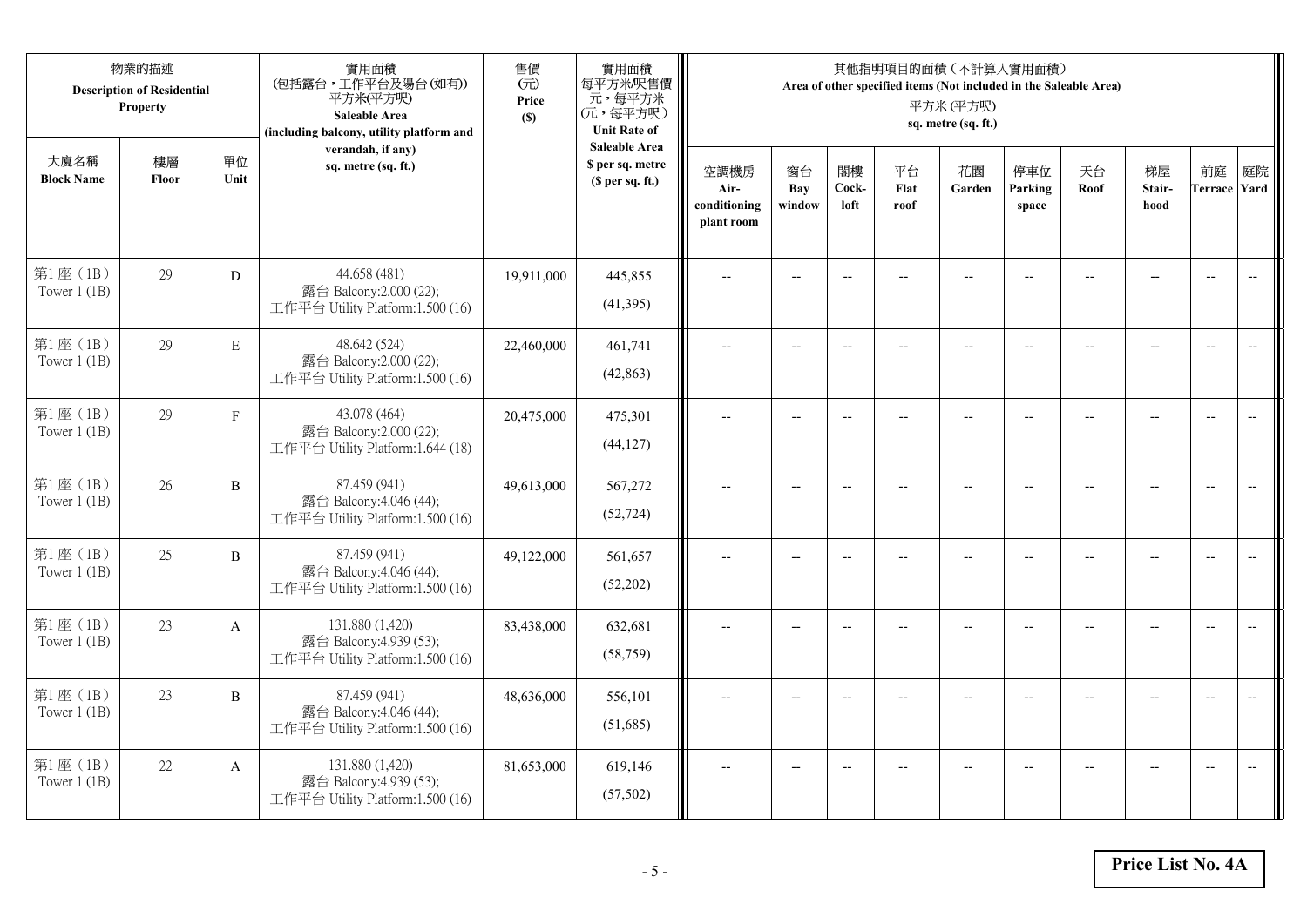|                            | 物業的描述<br><b>Description of Residential</b><br>Property |               | 實用面積<br>(包括露台,工作平台及陽台(如有))<br>平方米(平方呎)<br>Saleable Area<br>(including balcony, utility platform and | 售價<br>(元)<br>Price<br>(S) | 實用面積<br>每平方米/呎售價<br>元,每平方米<br>(元,每平方呎)<br><b>Unit Rate of</b>          |                                            |                          |                          |                          | 其他指明項目的面積 (不計算入實用面積)<br>Area of other specified items (Not included in the Saleable Area)<br>平方米(平方呎)<br>sq. metre (sq. ft.) |                          |                |                                                     |                           |                          |
|----------------------------|--------------------------------------------------------|---------------|-----------------------------------------------------------------------------------------------------|---------------------------|------------------------------------------------------------------------|--------------------------------------------|--------------------------|--------------------------|--------------------------|------------------------------------------------------------------------------------------------------------------------------|--------------------------|----------------|-----------------------------------------------------|---------------------------|--------------------------|
| 大廈名稱<br><b>Block Name</b>  | 樓層<br>Floor                                            | 單位<br>Unit    | verandah, if any)<br>sq. metre (sq. ft.)                                                            |                           | <b>Saleable Area</b><br>\$ per sq. metre<br>(S <sub>per</sub> sq. ft.) | 空調機房<br>Air-<br>conditioning<br>plant room | 窗台<br>Bay<br>window      | 閣樓<br>Cock-<br>loft      | 平台<br>Flat<br>roof       | 花園<br>Garden                                                                                                                 | 停車位<br>Parking<br>space  | 天台<br>Roof     | 梯屋<br>Stair-<br>hood                                | 前庭<br><b>Terrace Yard</b> | 庭院                       |
| 第1座(1B)<br>Tower $1$ (1B)  | 22                                                     | $\, {\bf B}$  | 87.459 (941)<br>露台 Balcony:4.046 (44);<br>工作平台 Utility Platform:1.500 (16)                          | 48,153,000                | 550,578<br>(51, 172)                                                   |                                            |                          | $\overline{a}$           |                          |                                                                                                                              |                          |                |                                                     | $\overline{a}$            | $\overline{\phantom{a}}$ |
| 第1座 (1B)<br>Tower $1$ (1B) | 20                                                     | B             | 87.459 (941)<br>露台 Balcony:4.046 (44);<br>工作平台 Utility Platform:1.500 (16)                          | 46,185,000                | 528,076<br>(49,081)                                                    | $\overline{\phantom{a}}$                   | $\overline{\phantom{a}}$ | $\overline{a}$           |                          | $\overline{a}$                                                                                                               | $-$                      |                | $\overline{a}$                                      | $-$                       |                          |
| 第1座 (1B)<br>Tower $1$ (1B) | 19                                                     | $\, {\bf B}$  | 87.459 (941)<br>露台 Balcony:4.046 (44);<br>工作平台 Utility Platform:1.500 (16)                          | 45,863,000                | 524,394<br>(48, 739)                                                   |                                            | $\overline{\phantom{a}}$ | $-$                      | $-$                      | $-$                                                                                                                          |                          |                | $\overline{\phantom{a}}$                            | $\overline{\phantom{a}}$  |                          |
| 第1座(1B)<br>Tower $1$ (1B)  | 12                                                     | $\mathbf C$   | 54.654 (588)<br>露台 Balcony:1.992 (21);<br>工作平台 Utility Platform:1.673 (18)                          | 23,252,000                | 425,440<br>(39, 544)                                                   | $-$                                        | $\overline{\phantom{m}}$ | $\overline{\phantom{a}}$ | $\overline{\phantom{a}}$ | $-$                                                                                                                          | $\overline{\phantom{a}}$ | $\overline{a}$ | $\hspace{0.05cm} -\hspace{0.05cm} -\hspace{0.05cm}$ | $\overline{\phantom{a}}$  | $\overline{\phantom{m}}$ |
| 第1座 (1B)<br>Tower $1$ (1B) | 11                                                     | $\mathbf C$   | 54.654 (588)<br>露台 Balcony:1.992 (21);<br>工作平台 Utility Platform:1.673 (18)                          | 23,183,000                | 424,178<br>(39, 427)                                                   | $\sim$                                     | $\overline{a}$           | $\overline{a}$           | $\overline{a}$           | $-$                                                                                                                          | $\overline{a}$           |                | $\overline{a}$                                      | $\overline{\phantom{a}}$  | $\overline{\phantom{a}}$ |
| 第1座(1B)<br>Tower $1$ (1B)  | 10                                                     | $\mathcal{C}$ | 54.654 (588)<br>露台 Balcony:1.992 (21);<br>工作平台 Utility Platform:1.673 (18)                          | 23,114,000                | 422,915<br>(39,310)                                                    | $\overline{\phantom{a}}$                   | $\overline{a}$           | $\overline{\phantom{a}}$ |                          | $-$                                                                                                                          | $-$                      | $-$            | $\overline{a}$                                      | $\overline{\phantom{a}}$  | $\sim$                   |
| 第1座 (1B)<br>Tower $1(1B)$  | $8\,$                                                  | $\mathcal{C}$ | 54.654 (588)<br>露台 Balcony:1.992 (21);<br>工作平台 Utility Platform:1.673 (18)                          | 23,045,000                | 421,653<br>(39, 192)                                                   |                                            |                          | $\overline{\phantom{a}}$ |                          |                                                                                                                              |                          |                |                                                     | $\overline{\phantom{a}}$  | $\overline{\phantom{a}}$ |
| 第1座 (1B)<br>Tower $1$ (1B) | 8                                                      | $\mathbf{F}$  | 43.151 (464)<br>露台 Balcony:2.000 (22);<br>工作平台 Utility Platform:1.644 (18)                          | 18,388,000                | 426,131<br>(39,629)                                                    |                                            | $-$                      | $\overline{\phantom{a}}$ |                          | $\overline{a}$                                                                                                               | $-$                      |                | $-$                                                 | $-$                       | $\overline{\phantom{a}}$ |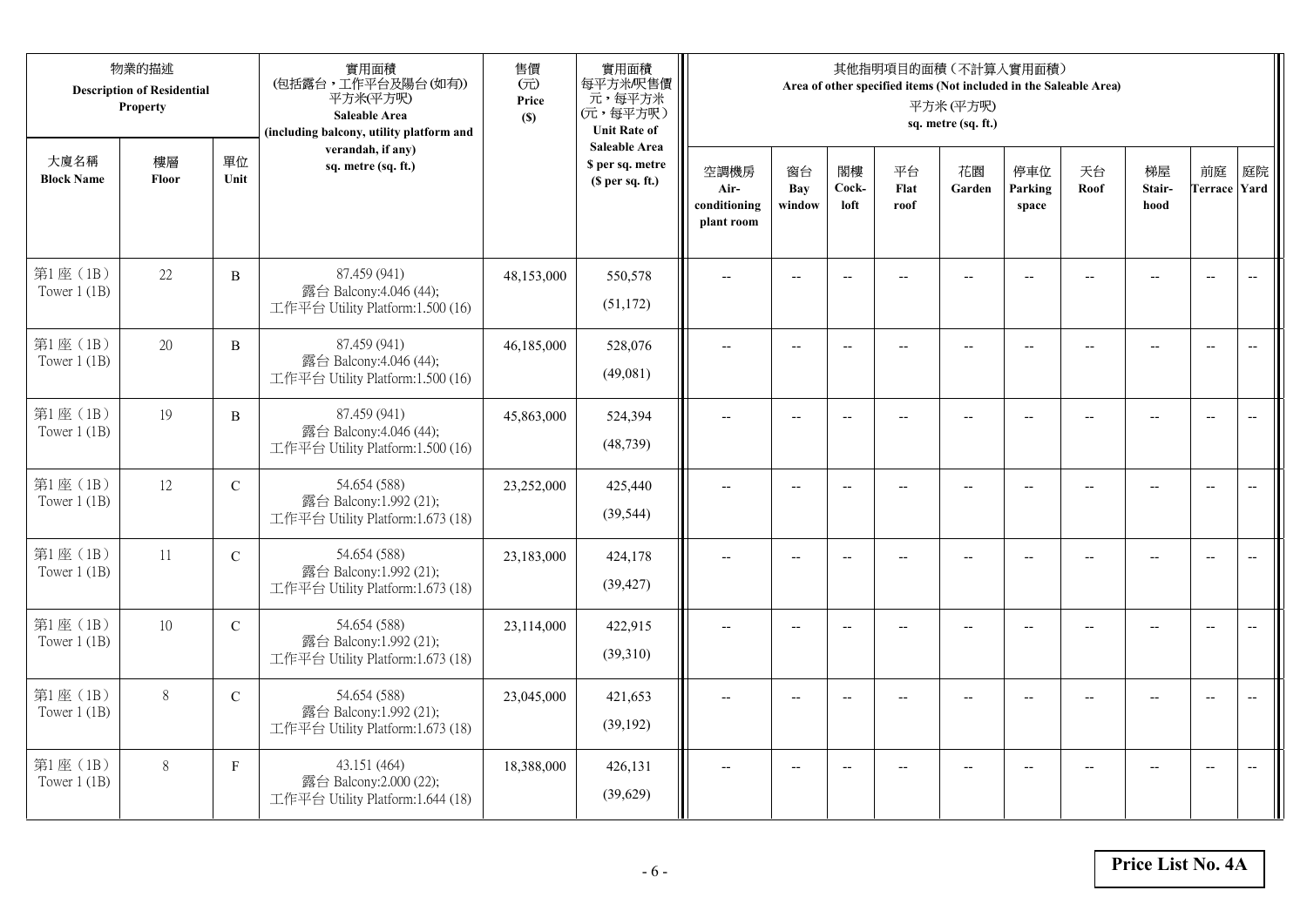|                           | 物業的描述<br><b>Description of Residential</b><br>Property |              | 實用面積<br>(包括露台,工作平台及陽台(如有))<br>平方米(平方呎)<br>Saleable Area<br>(including balcony, utility platform and | 售價<br>(元)<br>Price<br>(S) | 實用面積<br>每平方米/呎售價<br>元,每平方米<br>(元,每平方呎)<br><b>Unit Rate of</b>          |                                            |                            |                          |                          | 其他指明項目的面積 (不計算入實用面積)<br>Area of other specified items (Not included in the Saleable Area)<br>平方米(平方呎)<br>sq. metre (sq. ft.) |                          |                |                          |                           |                          |
|---------------------------|--------------------------------------------------------|--------------|-----------------------------------------------------------------------------------------------------|---------------------------|------------------------------------------------------------------------|--------------------------------------------|----------------------------|--------------------------|--------------------------|------------------------------------------------------------------------------------------------------------------------------|--------------------------|----------------|--------------------------|---------------------------|--------------------------|
| 大廈名稱<br><b>Block Name</b> | 樓層<br>Floor                                            | 單位<br>Unit   | verandah, if any)<br>sq. metre (sq. ft.)                                                            |                           | <b>Saleable Area</b><br>\$ per sq. metre<br>(S <sub>per</sub> sq. ft.) | 空調機房<br>Air-<br>conditioning<br>plant room | 窗台<br><b>Bay</b><br>window | 閣樓<br>Cock-<br>loft      | 平台<br>Flat<br>roof       | 花園<br>Garden                                                                                                                 | 停車位<br>Parking<br>space  | 天台<br>Roof     | 梯屋<br>Stair-<br>hood     | 前庭<br><b>Terrace Yard</b> | 庭院                       |
| 第1座(1B)<br>Tower $1$ (1B) | $7\phantom{.0}$                                        | $\mathbf C$  | 54.654 (588)<br>露台 Balcony:1.992 (21);<br>工作平台 Utility Platform:1.673 (18)                          | 22,907,000                | 419,128<br>(38,957)                                                    |                                            |                            | $\overline{a}$           |                          |                                                                                                                              |                          |                |                          | $\overline{a}$            | $\overline{\phantom{a}}$ |
| 第1座(1B)<br>Tower $1$ (1B) | $7\overline{ }$                                        | $\mathbf{F}$ | 43.151 (464)<br>露台 Balcony:2.000 (22);<br>工作平台 Utility Platform:1.644 (18)                          | 18,279,000                | 423,605<br>(39, 394)                                                   | $\overline{\phantom{a}}$                   | $\overline{\phantom{a}}$   | $\overline{a}$           |                          | $\overline{a}$                                                                                                               | $-$                      |                | $\overline{a}$           | $-$                       |                          |
| 第1座(1B)<br>Tower $1$ (1B) | 6                                                      | $\mathbf C$  | 54.654 (588)<br>露台 Balcony:1.992 (21);<br>工作平台 Utility Platform:1.673 (18)                          | 22,839,000                | 417,883<br>(38, 842)                                                   |                                            | $\overline{\phantom{a}}$   | $-$                      | $-$                      | $-$                                                                                                                          |                          |                | $\overline{\phantom{a}}$ | $\overline{\phantom{a}}$  |                          |
| 第1座(1B)<br>Tower $1$ (1B) | 6                                                      | $\mathbf F$  | 43.151 (464)<br>露台 Balcony:2.000 (22);<br>工作平台 Utility Platform:1.644 (18)                          | 18,224,000                | 422,331<br>(39,276)                                                    | $-$                                        | $-$                        | $\overline{\phantom{a}}$ | $\overline{\phantom{a}}$ | $-$                                                                                                                          | $\overline{\phantom{a}}$ | $\overline{a}$ | --                       | $-$                       | $\overline{\phantom{m}}$ |
| 第2座 (2A)<br>Tower 2 (2A)  | 23                                                     | $\, {\bf B}$ | 78.200 (842)<br>露台 Balcony:2.650 (29);<br>工作平台 Utility Platform:1.500 (16)                          | 36,391,000                | 465,358<br>(43,220)                                                    | $\sim$                                     | $\overline{a}$             | $\overline{a}$           | $\overline{a}$           | $-$                                                                                                                          | $\overline{a}$           |                | $\overline{a}$           | $\overline{\phantom{a}}$  | $\overline{\phantom{a}}$ |
| 第2座(2A)<br>Tower 2 (2A)   | 22                                                     | $\, {\bf B}$ | 78.200 (842)<br>露台 Balcony:2.650 (29);<br>工作平台 Utility Platform:1.500 (16)                          | 36,137,000                | 462,110<br>(42,918)                                                    | $\overline{\phantom{a}}$                   | $\overline{a}$             | $\overline{\phantom{a}}$ |                          | $-$                                                                                                                          | $-$                      | $-$            | $\overline{a}$           | $\overline{\phantom{a}}$  | $\sim$                   |
| 第2座(2A)<br>Tower 2 (2A)   | 21                                                     | B            | 78.200 (842)<br>露台 Balcony:2.650 (29);<br>工作平台 Utility Platform:1.500 (16)                          | 35,533,000                | 454,386<br>(42,201)                                                    |                                            |                            | $\overline{\phantom{a}}$ |                          |                                                                                                                              |                          |                |                          | $\overline{\phantom{a}}$  | $\overline{\phantom{a}}$ |
| 第2座(2A)<br>Tower 2 (2A)   | 20                                                     | B            | 78.200 (842)<br>露台 Balcony:2.650 (29);<br>工作平台 Utility Platform:1.500 (16)                          | 35,287,000                | 451,240<br>(41,909)                                                    | $\overline{\phantom{a}}$                   | $-$                        | $\overline{\phantom{a}}$ |                          | $\overline{a}$                                                                                                               | $-$                      |                | $-$                      | $-$                       | $\overline{\phantom{a}}$ |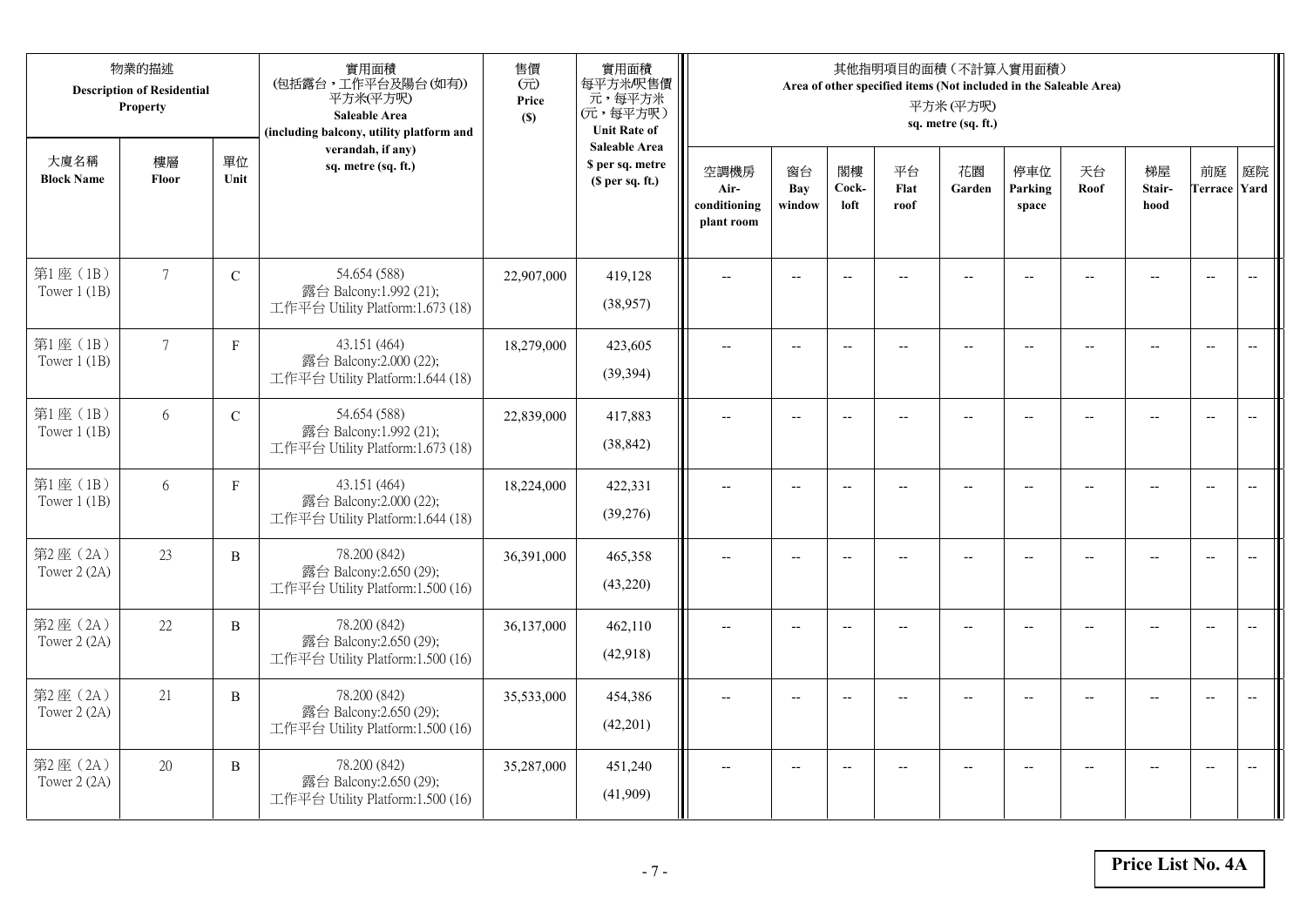|                           | 物業的描述<br><b>Description of Residential</b><br>Property |              | 實用面積<br>(包括露台,工作平台及陽台(如有))<br>平方米(平方呎)<br>Saleable Area<br>(including balcony, utility platform and | 售價<br>(元)<br>Price<br>(S) | 實用面積<br>每平方米/呎售價<br>元,每平方米<br>(元,每平方呎)<br><b>Unit Rate of</b>          |                                            |                          |                          |                          | 其他指明項目的面積 (不計算入實用面積)<br>Area of other specified items (Not included in the Saleable Area)<br>平方米(平方呎)<br>sq. metre (sq. ft.) |                          |                |                          |                           |                          |
|---------------------------|--------------------------------------------------------|--------------|-----------------------------------------------------------------------------------------------------|---------------------------|------------------------------------------------------------------------|--------------------------------------------|--------------------------|--------------------------|--------------------------|------------------------------------------------------------------------------------------------------------------------------|--------------------------|----------------|--------------------------|---------------------------|--------------------------|
| 大廈名稱<br><b>Block Name</b> | 樓層<br>Floor                                            | 單位<br>Unit   | verandah, if any)<br>sq. metre (sq. ft.)                                                            |                           | <b>Saleable Area</b><br>\$ per sq. metre<br>(S <sub>per</sub> sq. ft.) | 空調機房<br>Air-<br>conditioning<br>plant room | 窗台<br>Bay<br>window      | 閣樓<br>Cock-<br>loft      | 平台<br>Flat<br>roof       | 花園<br>Garden                                                                                                                 | 停車位<br>Parking<br>space  | 天台<br>Roof     | 梯屋<br>Stair-<br>hood     | 前庭<br><b>Terrace Yard</b> | 庭院                       |
| 第2座(2A)<br>Tower 2 (2A)   | $8\,$                                                  | $\mathbf{A}$ | 88.694 (955)<br>露台 Balcony:3.493 (38);<br>工作平台 Utility Platform:1.500 (16)                          | 38,896,000                | 438,542<br>(40, 729)                                                   |                                            |                          | $\overline{a}$           |                          |                                                                                                                              |                          |                |                          | $\overline{a}$            | $\overline{\phantom{a}}$ |
| 第2座(2A)<br>Tower 2 (2A)   | $8\,$                                                  | B            | 78.200 (842)<br>露台 Balcony:2.650 (29);<br>工作平台 Utility Platform:1.500 (16)                          | 32,255,000                | 412,468<br>(38,308)                                                    | $\overline{\phantom{a}}$                   | $\overline{\phantom{a}}$ | $\overline{a}$           |                          | $\overline{a}$                                                                                                               | $-$                      |                | $\overline{a}$           | $-$                       |                          |
| 第2座(2A)<br>Tower 2 (2A)   | $8\,$                                                  | $\mathbf C$  | 79.008 (850)<br>露台 Balcony:3.299 (36);<br>工作平台 Utility Platform:1.500 (16)                          | 34,630,000                | 438,310<br>(40,741)                                                    |                                            | $\overline{\phantom{a}}$ | $-$                      | $-$                      | $-$                                                                                                                          |                          |                | $\overline{\phantom{a}}$ | $\overline{\phantom{a}}$  |                          |
| 第2座(2A)<br>Tower 2 (2A)   | $8\,$                                                  | D            | 85.529 (921)<br>露台 Balcony:2.974 (32);<br>工作平台 Utility Platform:1.500 (16)                          | 35,646,000                | 416,771<br>(38, 704)                                                   | $-$                                        | $-$                      | $\overline{\phantom{a}}$ | $\overline{\phantom{a}}$ | $-$                                                                                                                          | $\overline{\phantom{a}}$ | $\overline{a}$ | --                       | $-$                       | $\overline{\phantom{m}}$ |
| 第2座 (2A)<br>Tower 2 (2A)  | 8                                                      | $\mathbf E$  | 31.726 (341)<br>露台 Balcony:1.993 (21);<br>工作平台 Utility Platform:-- (--)                             | 13,499,000                | 425,487<br>(39, 587)                                                   | $\sim$                                     | $\overline{a}$           | $\overline{a}$           | $\overline{a}$           | $-$                                                                                                                          | $\overline{a}$           |                | $\overline{a}$           | $\overline{\phantom{a}}$  | $\overline{\phantom{a}}$ |
| 第2座(2A)<br>Tower 2 (2A)   | $7\overline{ }$                                        | A            | 88.694 (955)<br>露台 Balcony:3.493 (38);<br>工作平台 Utility Platform:1.500 (16)                          | 38,664,000                | 435,926<br>(40, 486)                                                   | $\overline{\phantom{a}}$                   | $\overline{a}$           | $-$                      |                          | $-$                                                                                                                          | $-$                      | $-$            | $-$                      | $\overline{\phantom{a}}$  | $\overline{a}$           |
| 第2座(2A)<br>Tower 2 (2A)   | $\overline{7}$                                         | B            | 78.200 (842)<br>露台 Balcony:2.650 (29);<br>工作平台 Utility Platform:1.500 (16)                          | 31,936,000                | 408,389<br>(37, 929)                                                   |                                            |                          | $\overline{\phantom{a}}$ |                          |                                                                                                                              |                          |                |                          | $\overline{\phantom{a}}$  | $\overline{a}$           |
| 第2座(2A)<br>Tower 2 (2A)   | $7\overline{ }$                                        | $\mathbf C$  | 79.008 (850)<br>露台 Balcony:3.299 (36);<br>工作平台 Utility Platform:1.500 (16)                          | 34,423,000                | 435,690<br>(40, 498)                                                   | $\overline{\phantom{a}}$                   | $-$                      | $-$                      |                          | $\overline{a}$                                                                                                               | $-$                      |                | $-$                      | $-$                       | $\overline{\phantom{a}}$ |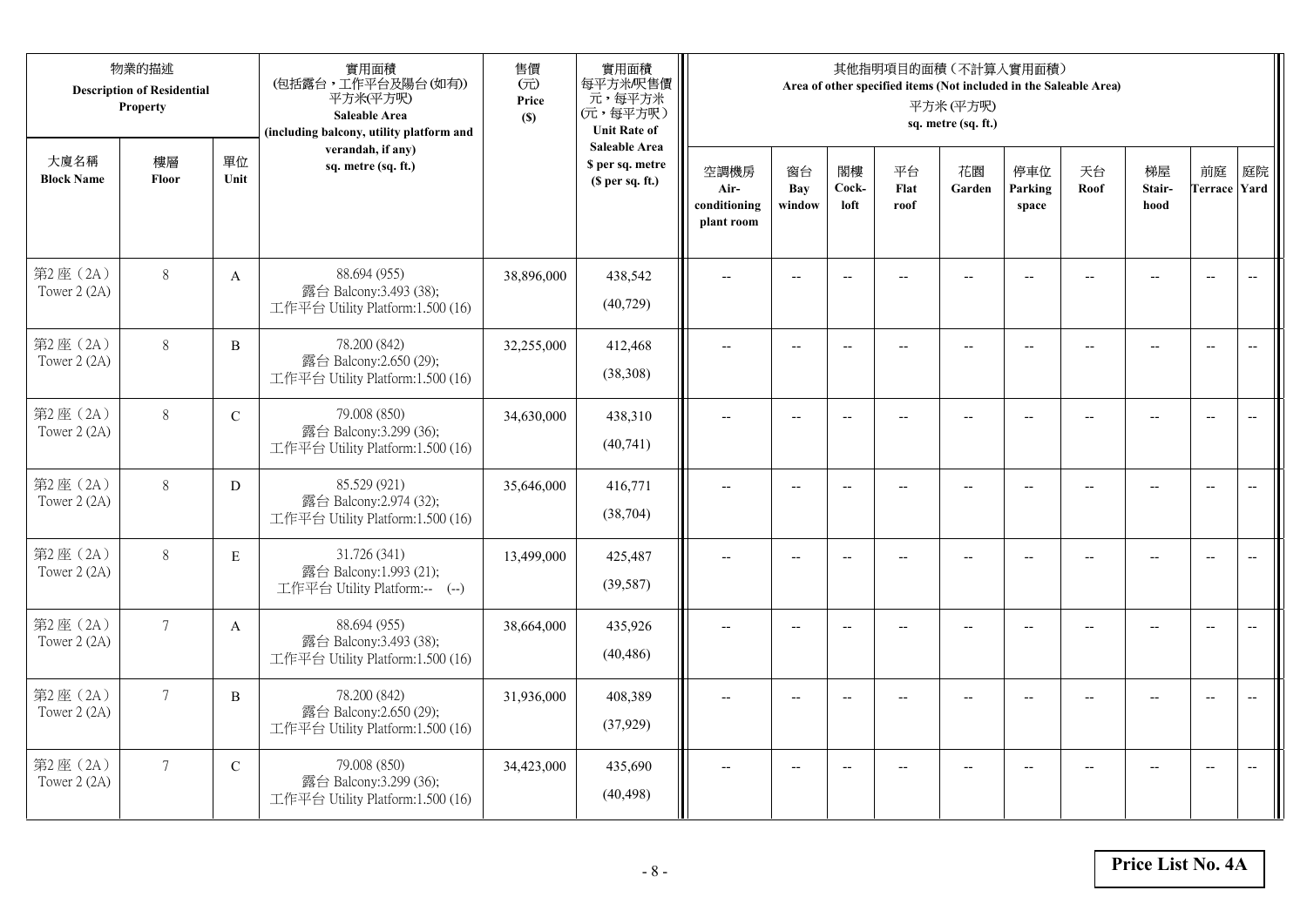|                           | 物業的描述<br><b>Description of Residential</b><br>Property |             | 實用面積<br>(包括露台,工作平台及陽台(如有))<br>平方米(平方呎)<br>Saleable Area<br>(including balcony, utility platform and | 售價<br>(元)<br>Price<br>(S) | 實用面積<br>每平方米/呎售價<br>元,每平方米<br>(元,每平方呎)<br><b>Unit Rate of</b>          |                                            |                          |                          |                          | 其他指明項目的面積 (不計算入實用面積)<br>Area of other specified items (Not included in the Saleable Area)<br>平方米(平方呎)<br>sq. metre (sq. ft.) |                          |                |                          |                           |                          |
|---------------------------|--------------------------------------------------------|-------------|-----------------------------------------------------------------------------------------------------|---------------------------|------------------------------------------------------------------------|--------------------------------------------|--------------------------|--------------------------|--------------------------|------------------------------------------------------------------------------------------------------------------------------|--------------------------|----------------|--------------------------|---------------------------|--------------------------|
| 大廈名稱<br><b>Block Name</b> | 樓層<br>Floor                                            | 單位<br>Unit  | verandah, if any)<br>sq. metre (sq. ft.)                                                            |                           | <b>Saleable Area</b><br>\$ per sq. metre<br>(S <sub>per</sub> sq. ft.) | 空調機房<br>Air-<br>conditioning<br>plant room | 窗台<br>Bay<br>window      | 閣樓<br>Cock-<br>loft      | 平台<br>Flat<br>roof       | 花園<br>Garden                                                                                                                 | 停車位<br>Parking<br>space  | 天台<br>Roof     | 梯屋<br>Stair-<br>hood     | 前庭<br><b>Terrace Yard</b> | 庭院                       |
| 第2座(2A)<br>Tower 2 (2A)   | $7\phantom{.0}$                                        | ${\rm D}$   | 85.529 (921)<br>露台 Balcony:2.974 (32);<br>工作平台 Utility Platform:1.500 (16)                          | 35,432,000                | 414,269<br>(38, 471)                                                   |                                            |                          | $\overline{a}$           |                          |                                                                                                                              |                          |                |                          | $\overline{a}$            | $\overline{\phantom{a}}$ |
| 第2座(2A)<br>Tower 2 (2A)   | $7\overline{ }$                                        | E           | 31.726 (341)<br>露台 Balcony:1.993 (21);<br>工作平台 Utility Platform:-- (--)                             | 13,419,000                | 422,965<br>(39, 352)                                                   | $\overline{\phantom{a}}$                   | $\overline{\phantom{a}}$ | $\overline{a}$           |                          | $\overline{a}$                                                                                                               | $-$                      |                | $\overline{a}$           | $-$                       |                          |
| 第2座(2A)<br>Tower 2 (2A)   | 6                                                      | A           | 88.694 (955)<br>露台 Balcony:3.493 (38);<br>工作平台 Utility Platform:1.500 (16)                          | 38,547,000                | 434,607<br>(40,363)                                                    |                                            | $\overline{\phantom{a}}$ | $-$                      | $-$                      | $-$                                                                                                                          |                          |                | $\overline{\phantom{a}}$ | $\overline{\phantom{a}}$  |                          |
| 第2座(2A)<br>Tower 2 (2A)   | 6                                                      | B           | 78.200 (842)<br>露台 Balcony:2.650 (29);<br>工作平台 Utility Platform:1.500 (16)                          | 31,778,000                | 406,368<br>(37,741)                                                    | $-$                                        | $\overline{\phantom{m}}$ | $\overline{\phantom{a}}$ | $\overline{\phantom{a}}$ | $-$                                                                                                                          | $\overline{\phantom{a}}$ | $\overline{a}$ | --                       | $-$                       | $\overline{\phantom{m}}$ |
| 第2座 (2A)<br>Tower 2 (2A)  | 6                                                      | $\mathbf C$ | 79.008 (850)<br>露台 Balcony:3.299 (36);<br>工作平台 Utility Platform:1.500 (16)                          | 34,320,000                | 434,386<br>(40,376)                                                    | $\sim$                                     | $\overline{a}$           | $\overline{a}$           | $\overline{a}$           | $\overline{\phantom{a}}$                                                                                                     | $\overline{a}$           |                | $\overline{a}$           | $\overline{\phantom{a}}$  | $\overline{\phantom{a}}$ |
| 第2座(2A)<br>Tower 2 (2A)   | 6                                                      | D           | 85.529 (921)<br>露台 Balcony:2.974 (32);<br>工作平台 Utility Platform:1.500 (16)                          | 35,326,000                | 413,030<br>(38, 356)                                                   | $\overline{\phantom{a}}$                   | $\overline{a}$           | $\overline{\phantom{a}}$ |                          | $\overline{a}$                                                                                                               | $-$                      | $-$            | $\overline{a}$           | $\overline{\phantom{a}}$  | $\sim$                   |
| 第2座(2A)<br>Tower 2 (2A)   | 6                                                      | E           | 31.726 (341)<br>露台 Balcony:1.993 (21);<br>工作平台 Utility Platform:-- (--)                             | 13,378,000                | 421,673<br>(39, 232)                                                   |                                            |                          | $\overline{\phantom{a}}$ |                          |                                                                                                                              |                          |                |                          | $\overline{\phantom{a}}$  | $\overline{\phantom{a}}$ |
| 第2座 (2B)<br>Tower $2(2B)$ | 37                                                     | B           | 55.214 (594)<br>露台 Balcony:2.028 (22);<br>工作平台 Utility Platform:1.500 (16)                          | 23,307,000                | 422,121<br>(39, 237)                                                   | $\overline{\phantom{a}}$                   | $-$                      | $\overline{\phantom{a}}$ |                          | $\overline{a}$                                                                                                               | $-$                      |                | $-$                      | $-$                       | $\overline{\phantom{a}}$ |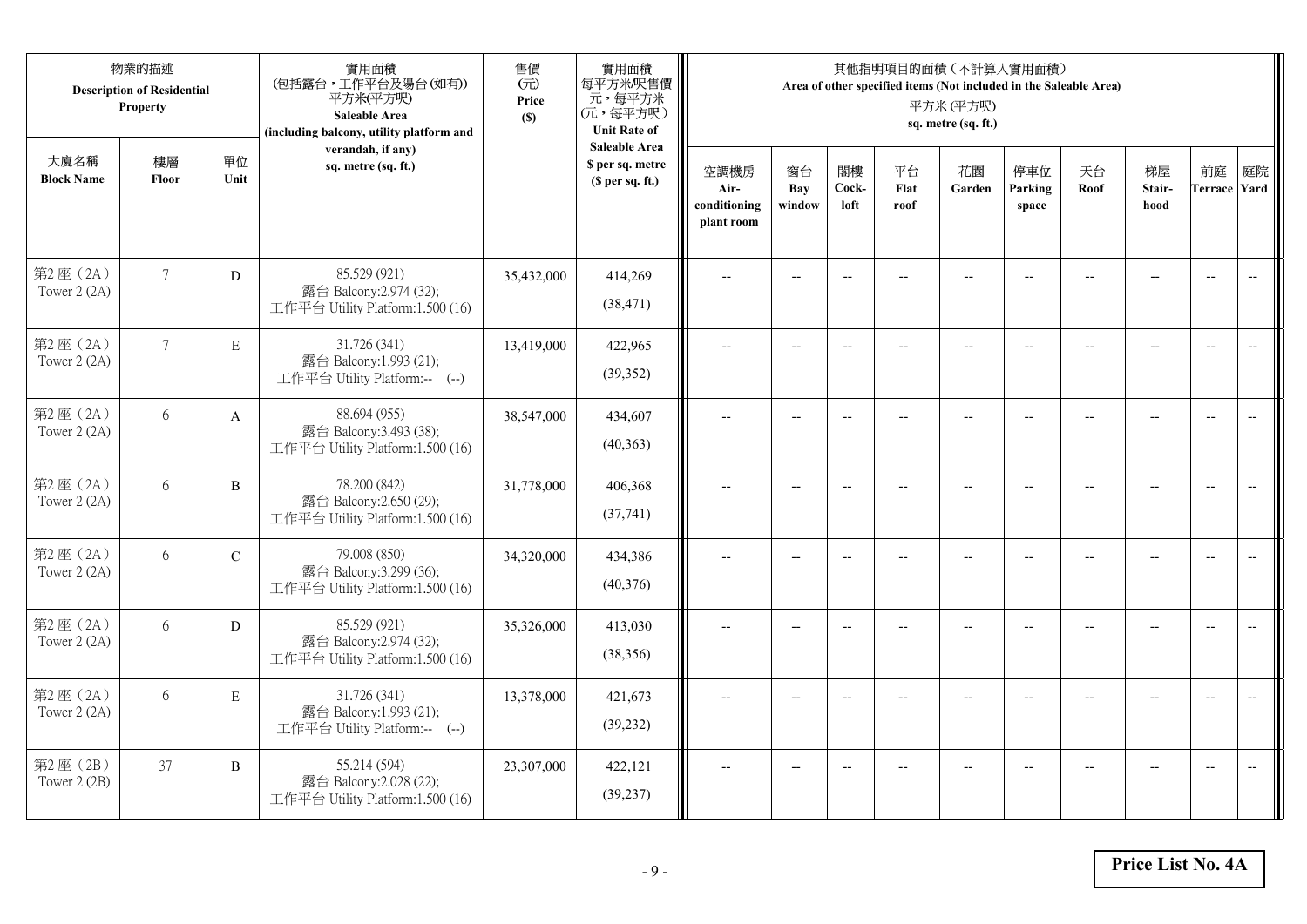|                           | 物業的描述<br><b>Description of Residential</b><br>Property |              | 實用面積<br>(包括露台,工作平台及陽台(如有))<br>平方米(平方呎)<br>Saleable Area<br>(including balcony, utility platform and | 售價<br>(元)<br>Price<br>(S) | 實用面積<br>每平方米/呎售價<br>元,每平方米<br>(元,每平方呎)<br><b>Unit Rate of</b>          |                                            |                          |                          |                          | 其他指明項目的面積 (不計算入實用面積)<br>Area of other specified items (Not included in the Saleable Area)<br>平方米(平方呎)<br>sq. metre (sq. ft.) |                          |                |                                                     |                           |                          |
|---------------------------|--------------------------------------------------------|--------------|-----------------------------------------------------------------------------------------------------|---------------------------|------------------------------------------------------------------------|--------------------------------------------|--------------------------|--------------------------|--------------------------|------------------------------------------------------------------------------------------------------------------------------|--------------------------|----------------|-----------------------------------------------------|---------------------------|--------------------------|
| 大廈名稱<br><b>Block Name</b> | 樓層<br>Floor                                            | 單位<br>Unit   | verandah, if any)<br>sq. metre (sq. ft.)                                                            |                           | <b>Saleable Area</b><br>\$ per sq. metre<br>(S <sub>per</sub> sq. ft.) | 空調機房<br>Air-<br>conditioning<br>plant room | 窗台<br>Bay<br>window      | 閣樓<br>Cock-<br>loft      | 平台<br>Flat<br>roof       | 花園<br>Garden                                                                                                                 | 停車位<br>Parking<br>space  | 天台<br>Roof     | 梯屋<br>Stair-<br>hood                                | 前庭<br><b>Terrace Yard</b> | 庭院                       |
| 第2座(2B)<br>Tower 2 (2B)   | 37                                                     | $\mathbf F$  | 31.875 (343)<br>露台 Balcony:1.994 (21);<br>工作平台 Utility Platform:-- (--)                             | 15,205,000                | 477,020<br>(44,329)                                                    |                                            | $-$                      | $\overline{a}$           |                          | $\sim$                                                                                                                       |                          |                |                                                     | $\overline{a}$            | $\overline{\phantom{a}}$ |
| 第2座(2B)<br>Tower 2 (2B)   | 36                                                     | $\mathbf{A}$ | 59.308 (638)<br>露台 Balcony:2.000 (22);<br>工作平台 Utility Platform:1.750 (19)                          | 25,953,000                | 437,597<br>(40,679)                                                    | $\overline{\phantom{a}}$                   | $\overline{\phantom{a}}$ | $\overline{a}$           | $\overline{a}$           | $\overline{\phantom{a}}$                                                                                                     | $-$                      |                | $\overline{a}$                                      | $-$                       |                          |
| 第2座(2B)<br>Tower 2 (2B)   | 36                                                     | $\, {\bf B}$ | 55.214 (594)<br>露台 Balcony:2.028 (22);<br>工作平台 Utility Platform:1.500 (16)                          | 23,237,000                | 420,853<br>(39, 120)                                                   |                                            | $\overline{\phantom{a}}$ | $\overline{\phantom{a}}$ | $-$                      | $-$                                                                                                                          |                          |                | $\overline{\phantom{a}}$                            | $\overline{\phantom{a}}$  |                          |
| 第2座(2B)<br>Tower 2 (2B)   | 36                                                     | $\mathbf F$  | 31.875 (343)<br>露台 Balcony:1.994 (21);<br>工作平台 Utility Platform:-- (--)                             | 15,159,000                | 475,576<br>(44, 195)                                                   | $-$                                        | $\overline{\phantom{m}}$ | $\overline{\phantom{a}}$ | $\overline{\phantom{a}}$ | $-$                                                                                                                          | $\overline{\phantom{a}}$ | $\overline{a}$ | $\hspace{0.05cm} -\hspace{0.05cm} -\hspace{0.05cm}$ | $\overline{\phantom{a}}$  | $\overline{\phantom{m}}$ |
| 第2座(2B)<br>Tower 2 (2B)   | 35                                                     | $\mathbf{A}$ | 59.308 (638)<br>露台 Balcony:2.000 (22);<br>工作平台 Utility Platform:1.750 (19)                          | 25,876,000                | 436,299<br>(40,558)                                                    | $\sim$                                     | $\overline{a}$           | $\overline{a}$           | $\overline{a}$           | $\overline{\phantom{a}}$                                                                                                     | $\overline{a}$           |                | $\overline{a}$                                      | $\overline{\phantom{a}}$  | $\overline{\phantom{a}}$ |
| 第2座(2B)<br>Tower 2 (2B)   | 35                                                     | $\, {\bf B}$ | 55.214 (594)<br>露台 Balcony:2.028 (22);<br>工作平台 Utility Platform:1.500 (16)                          | 23,167,000                | 419,586<br>(39,002)                                                    | $\overline{\phantom{a}}$                   | $\overline{a}$           | $\overline{\phantom{a}}$ |                          | $\overline{a}$                                                                                                               | $\sim$                   | $-$            | $\overline{a}$                                      | $\overline{\phantom{a}}$  | $\sim$                   |
| 第2座(2B)<br>Tower 2 (2B)   | 35                                                     | $\mathbf F$  | 31.875 (343)<br>露台 Balcony:1.994 (21);<br>工作平台 Utility Platform:-- (--)                             | 15,114,000                | 474,165<br>(44,064)                                                    |                                            |                          | $\overline{\phantom{a}}$ |                          |                                                                                                                              |                          |                |                                                     | $\overline{\phantom{a}}$  | $\overline{\phantom{a}}$ |
| 第2座(2B)<br>Tower 2 (2B)   | 33                                                     | $\mathbf{F}$ | 31.875 (343)<br>露台 Balcony:1.994 (21);<br>工作平台 Utility Platform:-- (--)                             | 15,069,000                | 472,753<br>(43,933)                                                    | $\overline{\phantom{a}}$                   | $-$                      | $\overline{\phantom{a}}$ | $\overline{a}$           | $\overline{\phantom{a}}$                                                                                                     | $-$                      |                | $-$                                                 | $-$                       | $\overline{\phantom{a}}$ |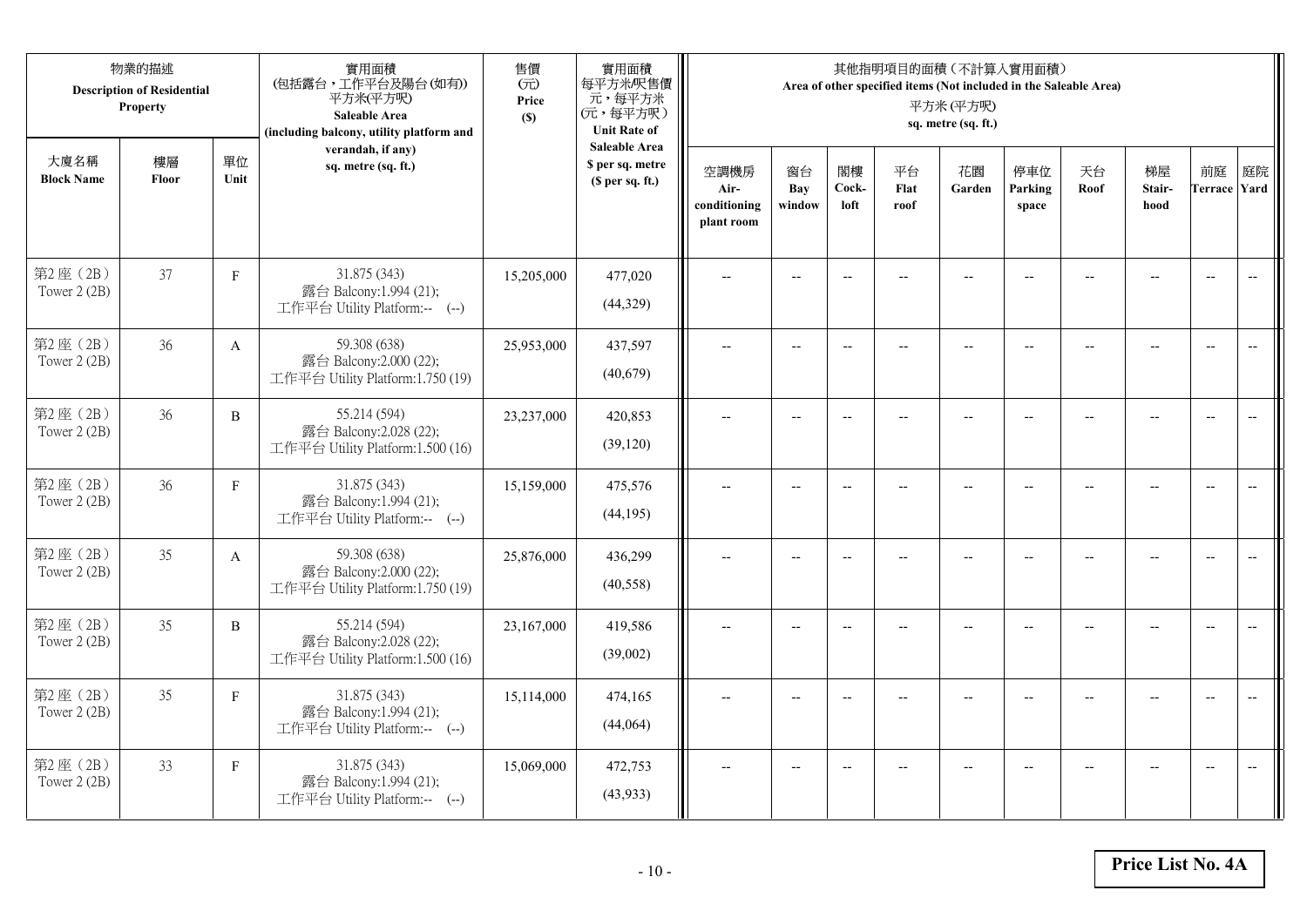| 物業的描述<br><b>Description of Residential</b><br>Property |             |              | 實用面積<br>(包括露台,工作平台及陽台(如有))<br>平方米(平方呎)<br>Saleable Area<br>(including balcony, utility platform and | 售價<br>(元)<br>Price<br>(S) | 實用面積<br>每平方米/呎售價<br>元,每平方米<br>(元,每平方呎)<br><b>Unit Rate of</b> | 其他指明項目的面積 (不計算入實用面積)<br>Area of other specified items (Not included in the Saleable Area)<br>平方米(平方呎)<br>sq. metre (sq. ft.) |                          |                          |                    |                          |                         |                          |                      |                           |                          |
|--------------------------------------------------------|-------------|--------------|-----------------------------------------------------------------------------------------------------|---------------------------|---------------------------------------------------------------|------------------------------------------------------------------------------------------------------------------------------|--------------------------|--------------------------|--------------------|--------------------------|-------------------------|--------------------------|----------------------|---------------------------|--------------------------|
| 大廈名稱<br><b>Block Name</b>                              | 樓層<br>Floor | 單位<br>Unit   | verandah, if any)<br>sq. metre (sq. ft.)                                                            |                           | <b>Saleable Area</b><br>\$ per sq. metre<br>(\$ per sq. ft.)  | 空調機房<br>Air-<br>conditioning<br>plant room                                                                                   | 窗台<br>Bay<br>window      | 閣樓<br>Cock-<br>loft      | 平台<br>Flat<br>roof | 花園<br>Garden             | 停車位<br>Parking<br>space | 天台<br>Roof               | 梯屋<br>Stair-<br>hood | 前庭<br><b>Terrace Yard</b> | 庭院                       |
| 第2座(2B)<br>Tower 2 (2B)                                | 32          | $\mathbf F$  | 31.875 (343)<br>露台 Balcony:1.994 (21);<br>工作平台 Utility Platform:-- (--)                             | 15,023,000                | 471,310<br>(43,799)                                           |                                                                                                                              |                          | $-$                      |                    |                          |                         |                          |                      | $\overline{\phantom{a}}$  | $\overline{\phantom{a}}$ |
| 第2座(2B)<br>Tower 2 (2B)                                | 31          | $\mathbf{F}$ | 31.875 (343)<br>露台 Balcony:1.994 (21);<br>工作平台 Utility Platform:-- (--)                             | 14,979,000                | 469,929<br>(43,671)                                           | $\overline{a}$                                                                                                               | $--$                     | $\overline{\phantom{a}}$ | $-$                | $\overline{\phantom{a}}$ | $-$                     | $\overline{\phantom{a}}$ | $-$                  | $\overline{a}$            | $\overline{\phantom{a}}$ |
| 第2座(2B)<br>Tower 2 (2B)                                | 30          | $\mathbf{F}$ | 31.875 (343)<br>露台 Balcony:1.994 (21);<br>工作平台 Utility Platform:-- (--)                             | 14,934,000                | 468,518<br>(43,539)                                           |                                                                                                                              | $\overline{a}$           | $\overline{\phantom{a}}$ | $\overline{a}$     | $\overline{a}$           |                         |                          | $\overline{a}$       | $\overline{a}$            |                          |
| 第2座(2B)<br>Tower 2 (2B)                                | 29          | $\mathbf F$  | 31.875 (343)<br>露台 Balcony:1.994 (21);<br>工作平台 Utility Platform:-- (--)                             | 14,890,000                | 467,137<br>(43, 411)                                          | $\overline{\phantom{a}}$                                                                                                     | $-$                      | $-$                      | $\overline{a}$     | $\overline{\phantom{a}}$ | $\overline{a}$          |                          | $\overline{a}$       | $\overline{\phantom{a}}$  | $\overline{\phantom{m}}$ |
| 第2座(2B)<br>Tower 2 (2B)                                | 28          | $\mathbf F$  | 31.875 (343)<br>露台 Balcony:1.994 (21);<br>工作平台 Utility Platform:-- (--)                             | 14,670,000                | 460,235<br>(42,770)                                           | $\overline{a}$                                                                                                               | $\overline{\phantom{a}}$ | $\overline{\phantom{a}}$ | $\qquad \qquad -$  | $\overline{\phantom{m}}$ | $-$                     | --                       | $-$                  | $\overline{\phantom{m}}$  | $\overline{\phantom{m}}$ |
| 第2座(2B)<br>Tower 2 (2B)                                | 27          | $\mathbf F$  | 31.875 (343)<br>露台 Balcony:1.994 (21);<br>工作平台 Utility Platform:-- (--)                             | 14,582,000                | 457,475<br>(42,513)                                           |                                                                                                                              | $-$                      | $\overline{\phantom{a}}$ |                    | $\overline{a}$           |                         |                          | $-$                  | $\overline{a}$            | $-$                      |
| 第2座(2B)<br>Tower 2 (2B)                                | 26          | $\mathbf F$  | 31.875 (343)<br>露台 Balcony:1.994 (21);<br>工作平台 Utility Platform:-- (--)                             | 14,538,000                | 456,094<br>(42, 385)                                          | $\sim$                                                                                                                       | $-$                      | $\overline{\phantom{a}}$ | $\sim$             | $\sim$                   | $-$                     |                          | $\sim$               | $-$                       | $\overline{a}$           |
| 第2座(2B)<br>Tower 2 (2B)                                | 25          | $\mathbf{F}$ | 31.875 (343)<br>露台 Balcony:1.994 (21);<br>工作平台 Utility Platform:-- (--)                             | 14,495,000                | 454,745<br>(42, 259)                                          |                                                                                                                              | $-$                      |                          |                    | --                       |                         |                          |                      | $\overline{\phantom{a}}$  | $-$                      |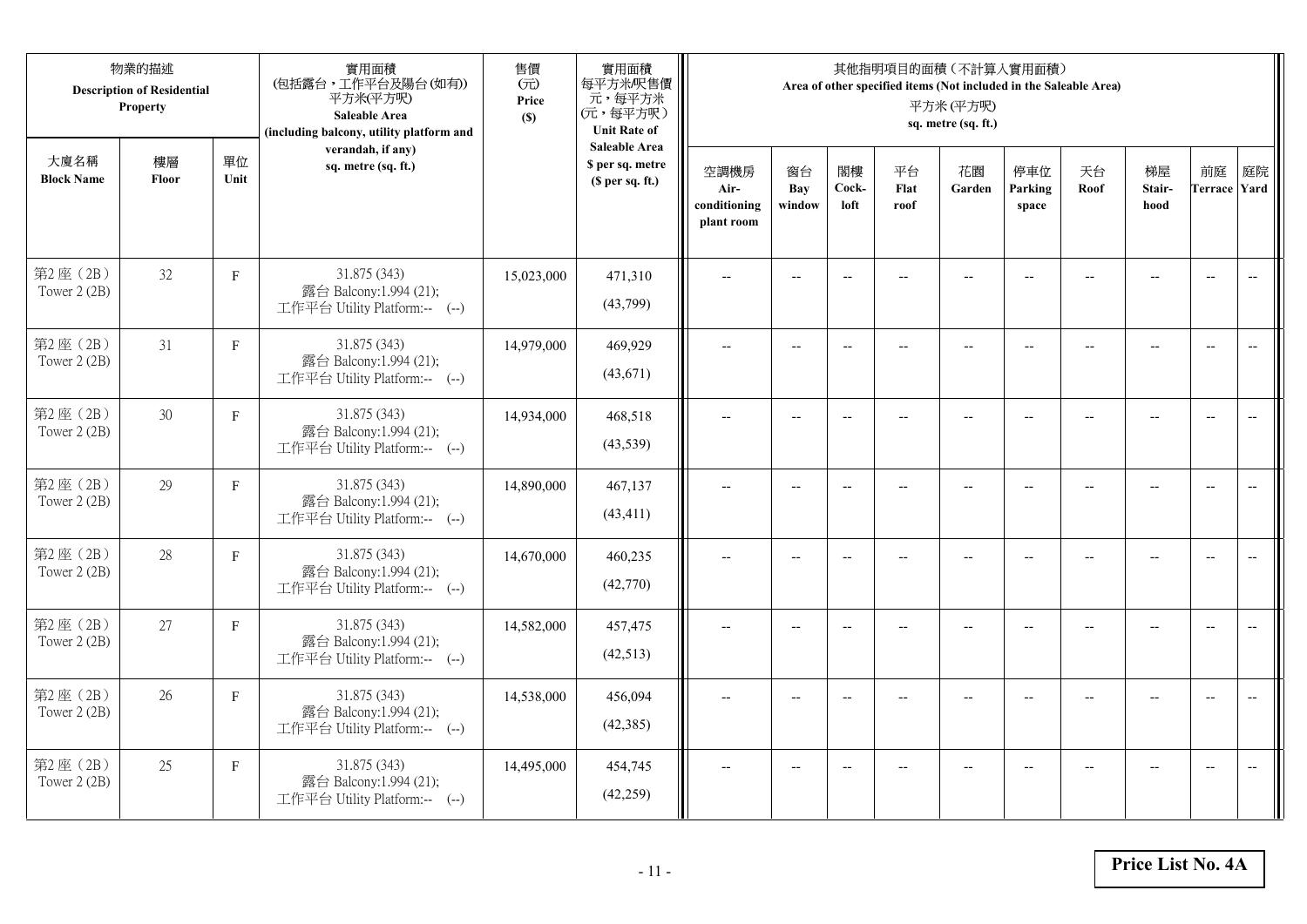| 物業的描述<br><b>Description of Residential</b><br>Property |             |               | 實用面積<br>(包括露台,工作平台及陽台(如有))<br>平方米(平方呎)<br>Saleable Area<br>(including balcony, utility platform and | 售價<br>(元)<br>Price<br>(S) | 實用面積<br>每平方米/呎售價<br>元,每平方米<br>(元,每平方呎)<br><b>Unit Rate of</b>          | 其他指明項目的面積 (不計算入實用面積)<br>Area of other specified items (Not included in the Saleable Area)<br>平方米(平方呎)<br>sq. metre (sq. ft.) |                          |                          |                          |                          |                          |                          |                                                     |                           |                          |
|--------------------------------------------------------|-------------|---------------|-----------------------------------------------------------------------------------------------------|---------------------------|------------------------------------------------------------------------|------------------------------------------------------------------------------------------------------------------------------|--------------------------|--------------------------|--------------------------|--------------------------|--------------------------|--------------------------|-----------------------------------------------------|---------------------------|--------------------------|
| 大廈名稱<br><b>Block Name</b>                              | 樓層<br>Floor | 單位<br>Unit    | verandah, if any)<br>sq. metre (sq. ft.)                                                            |                           | <b>Saleable Area</b><br>\$ per sq. metre<br>(S <sub>per</sub> sq. ft.) | 空調機房<br>Air-<br>conditioning<br>plant room                                                                                   | 窗台<br>Bay<br>window      | 閣樓<br>Cock-<br>loft      | 平台<br>Flat<br>roof       | 花園<br>Garden             | 停車位<br>Parking<br>space  | 天台<br>Roof               | 梯屋<br>Stair-<br>hood                                | 前庭<br><b>Terrace Yard</b> | 庭院                       |
| 第2座(2B)<br>Tower 2 (2B)                                | 23          | $\mathbf F$   | 31.875 (343)<br>露台 Balcony:1.994 (21);<br>工作平台 Utility Platform:-- (--)                             | 14,452,000                | 453,396<br>(42, 134)                                                   |                                                                                                                              | $-$                      | $\overline{a}$           |                          | $\sim$                   |                          |                          |                                                     | $\overline{a}$            | $\overline{\phantom{a}}$ |
| 第2座(2B)<br>Tower 2 (2B)                                | 22          | $\mathbf{F}$  | 31.875 (343)<br>露台 Balcony:1.994 (21);<br>工作平台 Utility Platform:-- (--)                             | 14,410,000                | 452,078<br>(42,012)                                                    | $\overline{\phantom{a}}$                                                                                                     | $\overline{\phantom{a}}$ | $\overline{a}$           | $-$                      | $\overline{\phantom{a}}$ | $-$                      | $\overline{\phantom{a}}$ | $\overline{a}$                                      | $-$                       |                          |
| 第2座(2B)<br>Tower 2 (2B)                                | 21          | $\mathbf F$   | 31.875 (343)<br>露台 Balcony:1.994 (21);<br>工作平台 Utility Platform:-- (--)                             | 14,367,000                | 450,729<br>(41,886)                                                    |                                                                                                                              | $\overline{\phantom{a}}$ | $\overline{\phantom{a}}$ | $-$                      | $-$                      | --                       |                          | $\overline{\phantom{a}}$                            | $\overline{\phantom{a}}$  |                          |
| 第2座(2B)<br>Tower 2 (2B)                                | 20          | $\mathbf F$   | 31.875 (343)<br>露台 Balcony:1.994 (21);<br>工作平台 Utility Platform:-- (--)                             | 14,323,000                | 449,349<br>(41,758)                                                    | $-$                                                                                                                          | $\overline{\phantom{m}}$ | $\overline{\phantom{a}}$ | $\overline{\phantom{a}}$ | $-$                      | $\overline{\phantom{a}}$ | $\overline{a}$           | $\hspace{0.05cm} -\hspace{0.05cm} -\hspace{0.05cm}$ | $-$                       | $\overline{\phantom{m}}$ |
| 第2座(2B)<br>Tower 2 (2B)                                | 8           | $\, {\bf B}$  | 50.553 (544)<br>露台 Balcony:2.000 (22);<br>工作平台 Utility Platform:1.500 (16)                          | 19,728,000                | 390,244<br>(36,265)                                                    | $\sim$                                                                                                                       | $\overline{a}$           | $\overline{a}$           | $\overline{a}$           | $\overline{\phantom{a}}$ | $\overline{a}$           |                          | $\overline{a}$                                      | $\overline{\phantom{a}}$  | $\overline{\phantom{a}}$ |
| 第2座(2B)<br>Tower 2 (2B)                                | 8           | $\mathcal{C}$ | 43.648 (470)<br>露台 Balcony:1.990 (21);<br>工作平台 Utility Platform:1.500 (16)                          | 18,638,000                | 427,007<br>(39,655)                                                    | $\overline{\phantom{a}}$                                                                                                     | $\overline{a}$           | $-$                      |                          | $\overline{a}$           | $\sim$                   | $-$                      | $\overline{a}$                                      | $\overline{\phantom{a}}$  | $\sim$                   |
| 第2座(2B)<br>Tower 2 (2B)                                | $8\,$       | D             | 31.066 (334)<br>露台 Balcony:2.000 (22);<br>工作平台 Utility Platform:-- (--)                             | 13,780,000                | 443,572<br>(41,257)                                                    |                                                                                                                              |                          | $\overline{\phantom{a}}$ |                          |                          |                          |                          |                                                     | $\overline{\phantom{a}}$  | $\overline{\phantom{a}}$ |
| 第2座(2B)<br>Tower 2 (2B)                                | 8           | $\mathbf E$   | 51.373 (553)<br>露台 Balcony:1.992 (21);<br>工作平台 Utility Platform:1.500 (16)                          | 21,833,000                | 424,990<br>(39, 481)                                                   | $\overline{\phantom{a}}$                                                                                                     | $-$                      | $-$                      | $\overline{a}$           | $-$                      | $-$                      |                          | $\overline{a}$                                      | $-$                       | $\overline{\phantom{a}}$ |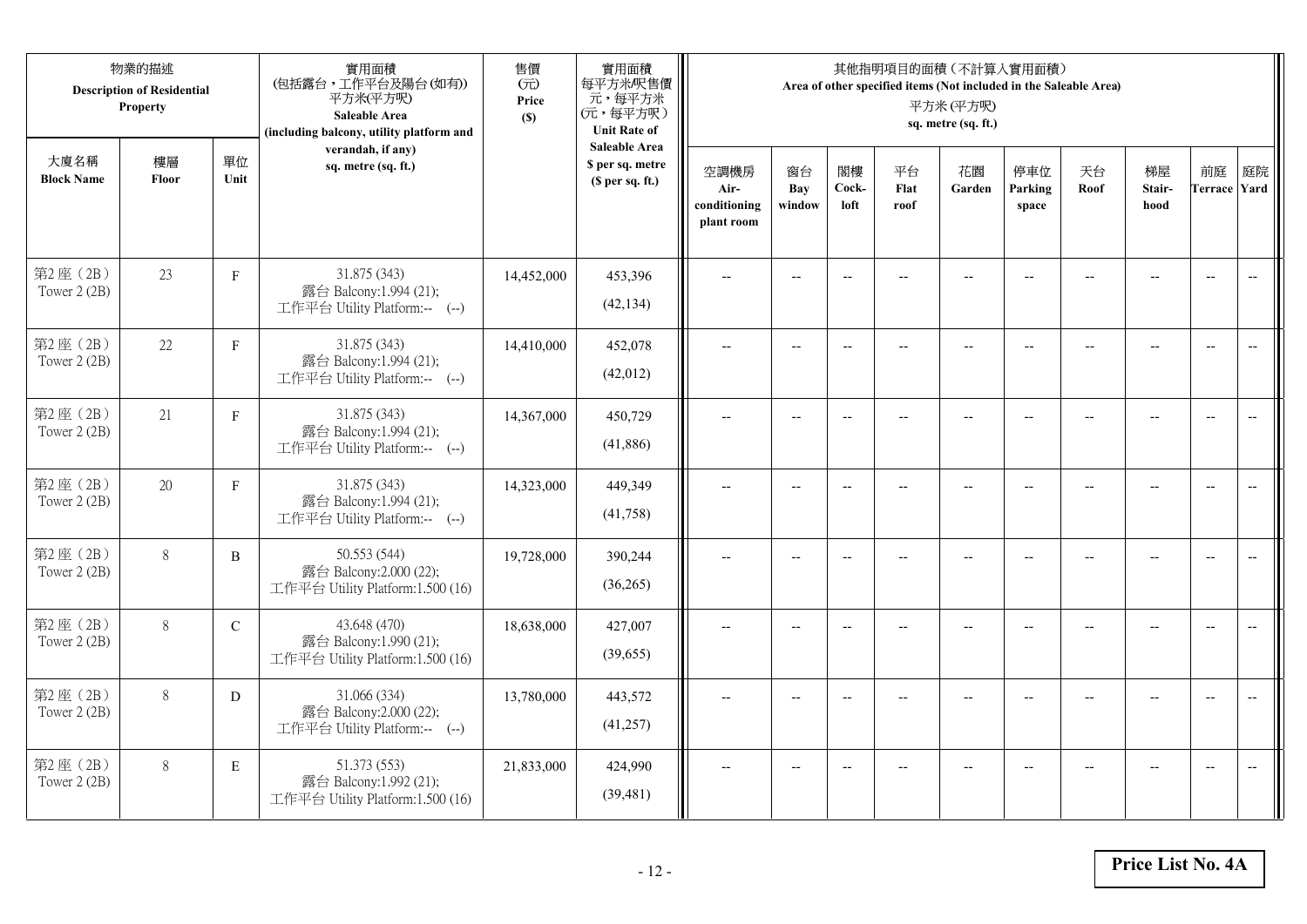| 物業的描述<br><b>Description of Residential</b><br>Property |                 |              | 實用面積<br>(包括露台,工作平台及陽台(如有))<br>平方米(平方呎)<br>Saleable Area<br>(including balcony, utility platform and | 售價<br>(元)<br>Price<br>(S) | 實用面積<br>每平方米/呎售價<br>元,每平方米<br>(元,每平方呎)<br><b>Unit Rate of</b>          | 其他指明項目的面積 (不計算入實用面積)<br>Area of other specified items (Not included in the Saleable Area)<br>平方米(平方呎)<br>sq. metre (sq. ft.) |                          |                          |                          |                          |                          |                |                                                     |                           |                          |
|--------------------------------------------------------|-----------------|--------------|-----------------------------------------------------------------------------------------------------|---------------------------|------------------------------------------------------------------------|------------------------------------------------------------------------------------------------------------------------------|--------------------------|--------------------------|--------------------------|--------------------------|--------------------------|----------------|-----------------------------------------------------|---------------------------|--------------------------|
| 大廈名稱<br><b>Block Name</b>                              | 樓層<br>Floor     | 單位<br>Unit   | verandah, if any)<br>sq. metre (sq. ft.)                                                            |                           | <b>Saleable Area</b><br>\$ per sq. metre<br>(S <sub>per</sub> sq. ft.) | 空調機房<br>Air-<br>conditioning<br>plant room                                                                                   | 窗台<br>Bay<br>window      | 閣樓<br>Cock-<br>loft      | 平台<br>Flat<br>roof       | 花園<br>Garden             | 停車位<br>Parking<br>space  | 天台<br>Roof     | 梯屋<br>Stair-<br>hood                                | 前庭<br><b>Terrace Yard</b> | 庭院                       |
| 第2座(2B)<br>Tower 2 (2B)                                | $8\,$           | $\mathbf F$  | 31.875 (343)<br>露台 Balcony:1.994 (21);<br>工作平台 Utility Platform:-- (--)                             | 13,944,000                | 437,459<br>(40,653)                                                    |                                                                                                                              | $-$                      | $\overline{a}$           |                          |                          |                          |                |                                                     | $\overline{a}$            | $\overline{\phantom{a}}$ |
| 第2座(2B)<br>Tower 2 (2B)                                | $7\phantom{.0}$ | B            | 50.553 (544)<br>露台 Balcony:2.000 (22);<br>工作平台 Utility Platform:1.500 (16)                          | 19,610,000                | 387,910<br>(36,048)                                                    | $\overline{\phantom{a}}$                                                                                                     | $\overline{\phantom{a}}$ | $\overline{a}$           | $-$                      | $\overline{\phantom{a}}$ | $-$                      |                | $\overline{a}$                                      | $-$                       | $\overline{\phantom{m}}$ |
| 第2座(2B)<br>Tower 2 (2B)                                | $7\overline{ }$ | $\mathbf C$  | 43.648 (470)<br>露台 Balcony:1.990 (21);<br>工作平台 Utility Platform:1.500 (16)                          | 18,526,000                | 424,441<br>(39, 417)                                                   |                                                                                                                              | $\overline{\phantom{a}}$ | $\overline{\phantom{a}}$ | $-$                      | $-$                      |                          |                | $\overline{\phantom{a}}$                            | $\overline{\phantom{a}}$  |                          |
| 第2座(2B)<br>Tower 2 (2B)                                | $7\overline{ }$ | D            | 31.066 (334)<br>露台 Balcony:2.000 (22);<br>工作平台 Utility Platform:-- (--)                             | 13,631,000                | 438,776<br>(40, 811)                                                   | $-$                                                                                                                          | $\overline{\phantom{m}}$ | $\overline{\phantom{a}}$ | $\overline{\phantom{a}}$ | $-$                      | $\overline{\phantom{a}}$ | $\overline{a}$ | $\hspace{0.05cm} -\hspace{0.05cm} -\hspace{0.05cm}$ | $-$                       | $\overline{\phantom{m}}$ |
| 第2座(2B)<br>Tower 2 (2B)                                | $\tau$          | $\mathbf E$  | 51.373 (553)<br>露台 Balcony:1.992 (21);<br>工作平台 Utility Platform:1.500 (16)                          | 21,534,000                | 419,170<br>(38,940)                                                    | $\sim$                                                                                                                       | $\overline{a}$           | $\overline{a}$           | $\overline{a}$           | $\overline{\phantom{a}}$ | $\overline{a}$           |                | $\overline{a}$                                      | $\overline{\phantom{a}}$  | $\overline{\phantom{a}}$ |
| 第2座(2B)<br>Tower 2 (2B)                                | $7\overline{ }$ | $\mathbf{F}$ | 31.875 (343)<br>露台 Balcony:1.994 (21);<br>工作平台 Utility Platform:-- (--)                             | 13,793,000                | 432,722<br>(40,213)                                                    | $\overline{\phantom{a}}$                                                                                                     | $\overline{a}$           | $-$                      |                          | $\overline{a}$           | $\sim$                   | $-$            | $\overline{a}$                                      | $\overline{\phantom{a}}$  | $\sim$                   |
| 第2座(2B)<br>Tower 2 (2B)                                | 6               | B            | 50.553 (544)<br>露台 Balcony:2.000 (22);<br>工作平台 Utility Platform:1.500 (16)                          | 19,551,000                | 386,743<br>(35,939)                                                    |                                                                                                                              |                          | $\overline{\phantom{a}}$ |                          |                          |                          |                |                                                     | $\overline{\phantom{a}}$  | $\overline{\phantom{a}}$ |
| 第2座(2B)<br>Tower 2 (2B)                                | 6               | $\mathbf C$  | 43.648 (470)<br>露台 Balcony:1.990 (21);<br>工作平台 Utility Platform:1.500 (16)                          | 18,472,000                | 423,204<br>(39, 302)                                                   | $\overline{\phantom{a}}$                                                                                                     | $-$                      | $-$                      |                          | $\overline{a}$           | $-$                      |                | $-$                                                 | $-$                       | $\overline{\phantom{a}}$ |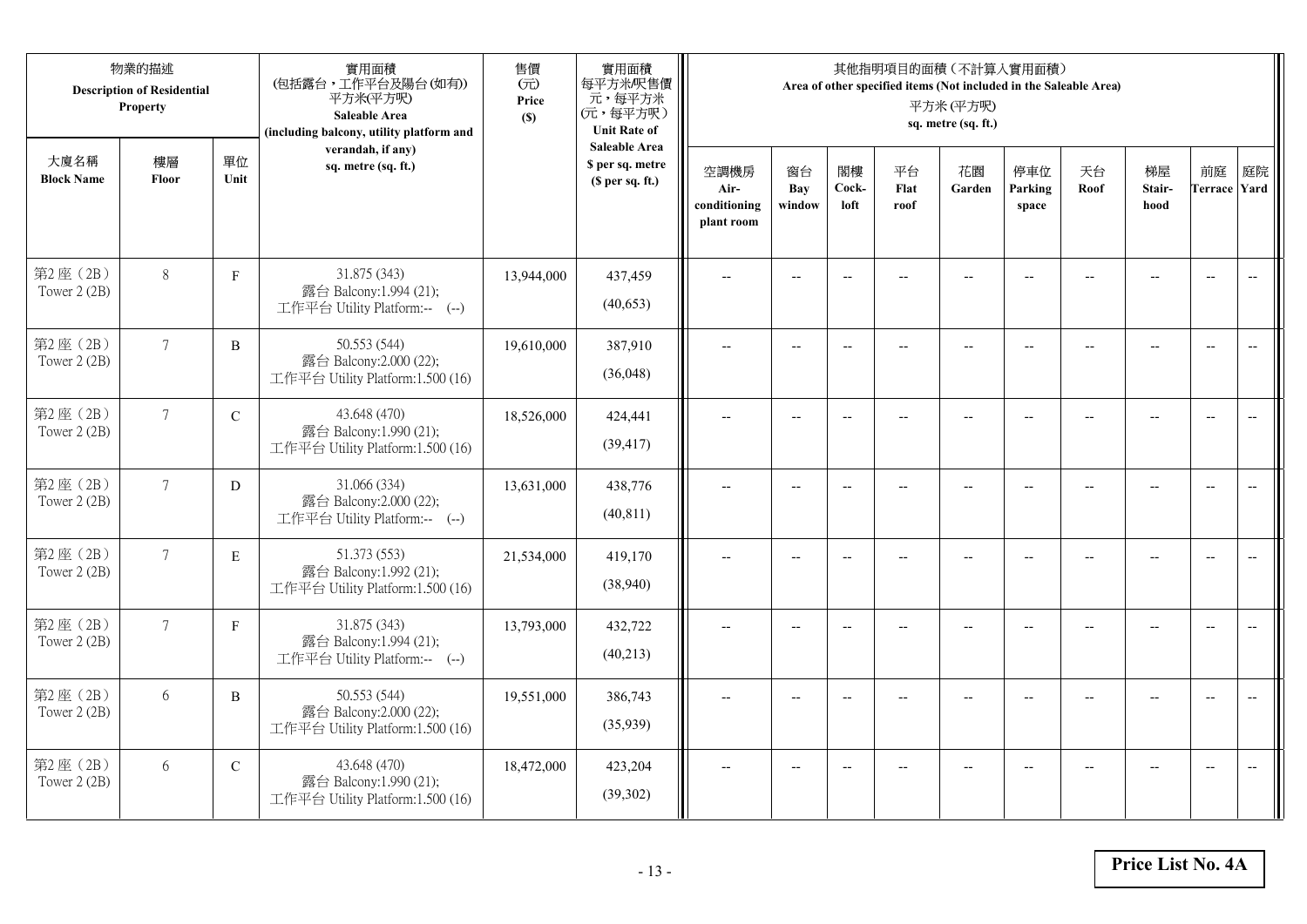| 物業的描述<br><b>Description of Residential</b><br><b>Property</b> |             |            | 實用面積<br>(包括露台,工作平台及陽台 (如有))<br>平方米(平方呎)<br><b>Saleable Area</b><br>(including balcony, utility platform and | 售價<br>$(\overrightarrow{\pi})$<br>Price<br>(S) | 實用面積<br>每平方米/呎售價<br>元,每平方米<br>(元,每平方呎)<br><b>Unit Rate of</b> | 其他指明項目的面積(不計算人實用面積)<br>Area of other specified items (Not included in the Saleable Area)<br>平方米 (平方呎)<br>sq. metre (sq. ft.) |                     |                          |                    |              |                         |            |                      |                          |    |
|---------------------------------------------------------------|-------------|------------|-------------------------------------------------------------------------------------------------------------|------------------------------------------------|---------------------------------------------------------------|------------------------------------------------------------------------------------------------------------------------------|---------------------|--------------------------|--------------------|--------------|-------------------------|------------|----------------------|--------------------------|----|
| 大廈名稱<br><b>Block Name</b>                                     | 樓層<br>Floor | 單位<br>Unit | verandah, if any)<br>sq. metre (sq. ft.)                                                                    |                                                | <b>Saleable Area</b><br>\$ per sq. metre<br>(\$ per sq. ft.)  | 空調機房<br>Air-<br>conditioning<br>plant room                                                                                   | 窗台<br>Bay<br>window | 閣樓<br>Cock-<br>loft      | 平台<br>Flat<br>roof | 花園<br>Garden | 停車位<br>Parking<br>space | 天台<br>Roof | 梯屋<br>Stair-<br>hood | 前庭<br>Terrace Yard       | 庭院 |
| 第2座 (2B)<br>Tower $2(2B)$                                     | 6           | D          | 31.066 (334)<br>露台 Balcony:2.000 (22);<br>工作平台 Utility Platform:-- (--)                                     | 13,458,000                                     | 433,207<br>(40,293)                                           |                                                                                                                              | $- -$               |                          |                    |              |                         |            |                      | $-$                      |    |
| 第2座 (2B)<br>Tower $2(2B)$                                     | 6           | ${\bf E}$  | 51.373 (553)<br>露台 Balcony:1.992 (21);<br>工作平台 Utility Platform:1.500 (16)                                  | 21,260,000                                     | 413,836<br>(38, 445)                                          |                                                                                                                              | $- -$               | $-$                      |                    | $- -$        | --                      | --         |                      | $\hspace{0.05cm} \ldots$ |    |
| 第2座 (2B)<br>Tower $2(2B)$                                     | 6           | F          | 31.875 (343)<br>露台 Balcony:1.994 (21);<br>工作平台 Utility Platform:-- (--)                                     | 13,617,000                                     | 427,200<br>(39,700)                                           | $-$                                                                                                                          | $- -$               | $\overline{\phantom{a}}$ | --                 | $- -$        | $- -$                   | --         |                      | $\hspace{0.05cm} \ldots$ |    |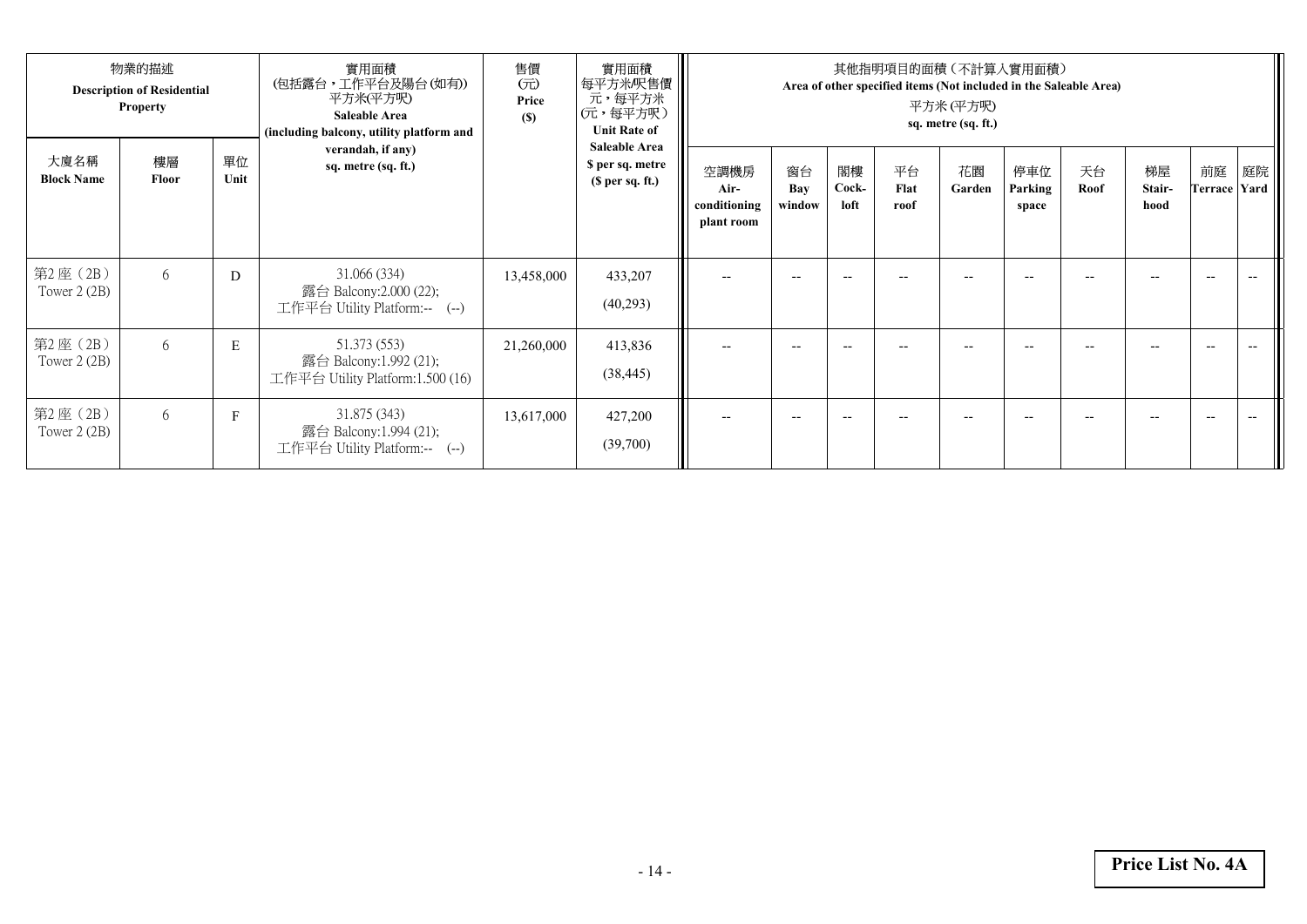### 第三部份:其他資料 **Part 3: Other Information**

(1) 準買家應參閱期數的售樓說明書,以了解期數的資料。

Prospective purchasers are advised to refer to the sales brochure for the Phase for information on the Phase.

(2) 根據《一手住宅物業銷售條例》第 52(1)條及第 53(2)及(3)條, -

According to sections 52(1) and 53(2) and (3) of the Residential Properties (First-hand Sales) Ordinance, -

#### 第 52(1)條 / Section 52(1)

在某人就指明住宅物業與擁有人訂立臨時買賣合約時,該人須向擁有人支付售價的 5%的臨時訂金。

A preliminary deposit of 5% of the purchase price is payable by a person to the owner on entering into a preliminary agreement for sale and purchase in respect of the specified residential property with the owner.

#### 第 53(2)條 / Section 53(2)

如某人於某日期訂立臨時買賣合約,並於該日期後的 5 個工作日內,就有關住宅物業簽立買賣合約,則擁有人必須在該日期後的 8 個工作日內,簽立該買賣合約。

If a person executes an agreement for sale and purchase in respect of the residential property within 5 working days after the date on which the person enters into the preliminary agreement for sale and purchase, the owner must execute the agreement for sale and purchase within 8 working days after that date.

#### 第 53(3)條 / Section 53(3)

如某人於某日期訂立臨時買賣合約,但沒有於該日期後的 5 個工作日内,就有關住宅物業簽立買賣合約,則 -(i) 該臨時合約即告終止;(ii) 有關的臨時訂金即予沒收;及 (iii) 擁有人不得 就該人沒有簽立買賣合約而針對該人提出進一步申索。

If a person does not execute an agreement for sale and purchase in respect of the residential property within 5 working days after the date on which the person enters into the preliminary agreement for sale and purchase- (i) the preliminary agreement is terminated; (ii) the preliminary deposit is forfeited; and (iii) the owner does not have any further claim against the person for the failure.

(3) 實用面積及屬該住宅物業其他指明項目的面積是按《一手住宅物業銷售條例》第 8 條及附表二第 2 部的計算得出的。

The saleable area and area of other specified items of the residential property are calculated in accordance with section 8 and Part 2 of Schedule 2 to the Residential Properties (First-hand Sales) Ordinance.

- (4) 註:於本第(4)段中:
	- (a) 「售價」指本價單第二部份中所列表之住宅物業的售價。而「成交金額」指臨時買賣合約中訂明的住宅物業的實際金額,因應不同支付條款及/或折扣按售價計算得出之價目,皆以進位 到最接近的百位數作為成交金額。
	- (b) 「賣方」指香港鐵路有限公司,而『如此聘用的人』指 High Crown Holdings Limited,即獲香港鐵路有限公司聘用作統籌和監管期數的設計、規劃、建造、裝置、完成及銷售的過程的人 士。
	- (c) 買方於簽署臨時買賣合約時須繳付相等於成交金額 5%之金額作為臨時訂金,其中港幣\$100,000 之部分臨時訂金必須以銀行本票支付,臨時訂金的餘額可以支票支付,本票及支票抬頭 請寫「的近律師行」或「**DEACONS**」。
	- Notes: In this paragraph (4):
	- (a) "Price" means the price of the residential property set out in Part 2 of this Price List, and "Transaction Price" means the actual price of the residential property set out in the preliminary agreement for sale and purchase. The amount obtained after applying the relevant terms of payment and/or applicable discounts on the Price will be rounded up to the nearest hundred to determine the Transaction Price.
	- (b) "Vendor" means MTR Corporation Limited and "Person so Engaged" means High Crown Holdings Limited, the person engaged by MTR Corporation Limited to co-ordinate and supervise the process of designing, planning, constructing, fitting out, completing and marketing the Phase.
	- (c) Upon signing of the preliminary agreement for sale and purchase, the Purchaser shall pay the preliminary deposit which is equivalent to 5% of the Transaction Price. HK\$100,000 being part of the preliminary deposit must be paid by cashier order(s) and the balance of the preliminary deposit may be paid by cheque(s). The cashier order(s) and cheque(s) should be made payable to "**DEACONS**" or "的近律師行**"**.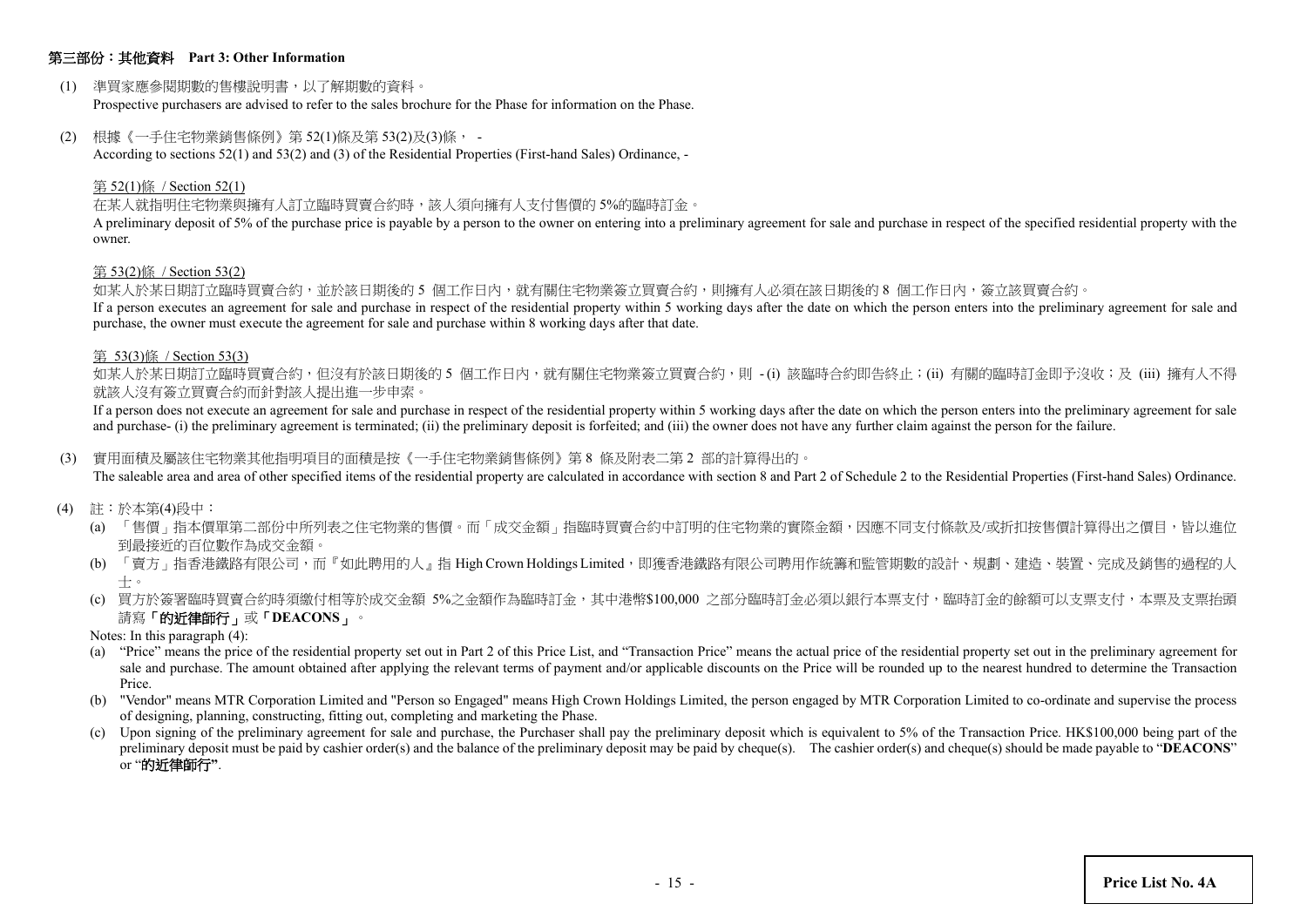#### (4) (i) 支付條款 **Terms of Payment:**

# **(A) 180** 天現金優惠付款計劃 **180-day Cash Payment Plan (**照售價減 **8%) (8% discount from Price)**

- 1. 成交金額 5%: 臨時訂金須於買方簽署臨時買賣合約時繳付,買方並須於其後 5 個工作天内簽署買賣合約。 5% of the Transaction Price being the Preliminary Deposit shall be paid upon signing of the preliminary agreement for sale and purchase. The agreement for sale and purchase must be signed by the Purchaser within 5 working days thereafter.
- 2. 成交金額 95%: 成交金額餘款須於買方簽署臨時買賣合約後 180 天內支付,或於賣方就其有能力將物業有效地轉讓予買方一事向買方發出通知的日期後的 14 天内支付,以較 早者為準。

95% of the Transaction Price being the balance of the Transaction Price shall be paid by the Purchaser within 180 days after signing of the preliminary agreement for sale and purchase, or within 14 days after the date of the notification to the Purchaser that the Vendor is in a position validly to assign the property to the Purchaser, whichever is the earlier.

#### (B) **180** 天備用一按貸款付款計劃 **180-day Standby First Mortgage Payment Plan (**照售價減 **5.5%) (5.5% discount from Price)**

- 1. 成交金額 5%: 臨時訂金須於買方簽署臨時買賣合約時繳付,買方並須於其後 5 個工作天內簽署買賣合約。 5% of the Transaction Price being the Preliminary Deposit shall be paid upon signing of the preliminary agreement for sale and purchase. The agreement for sale and purchase must be signed by the Purchaser within 5 working days thereafter.
- 2. 成交金額 95%: 成交金額餘款須於買方簽署臨時買賣合約後 180 天內支付,或於賣方就其有能力將物業有效地轉讓予買方一事向買方發出通知的日期後的 14 天内支付,以較 早者為準。

 95% of the Transaction Price being the balance of the Transaction Price shall be paid by the Purchaser within 180 days after signing of the preliminary agreement for sale and purchase, or within 14 days after the date of the notification to the Purchaser that the Vendor is in a position validly to assign the property to the Purchaser, whichever is the earlier.

### **(C) 360** 天現金優惠付款計劃 **360-day Cash Payment Plan (**照售價減 **6%) (6% discount from Price)**

- 1. 成交金額 5%: 臨時訂金須於買方簽署臨時買賣合約時繳付,買方並須於其後 5 個工作天內簽署買賣合約。 5% of the Transaction Price being the Preliminary Deposit shall be paid upon signing of the preliminary agreement for sale and purchase. The agreement for sale and purchase must be signed by the Purchaser within 5 working days thereafter.
- 2. 成交金額 5%: 部份成交金額須於買方簽署臨時買賣合約後 180 天內支付,或於賣方就其有能力將物業有效地轉讓予買方一事向買方發出通知的日期後的 14 天內支付,以較 早者為準。

5% of the Transaction Price being part payment of Transaction Price shall be paid by the Purchaser within 180 days after signing of the preliminary agreement for sale and purchase, or within 14 days after the date of the notification to the Purchaser that the Vendor is in a position validly to assign the property to the Purchaser, whichever is the earlier.

3. 成交金額 90%: 成交金額餘款須於買方簽署臨時買賣合約後 360 天内支付,或於賣方就其有能力將物業有效地轉讓予買方一事向買方發出通知的日期後的 14 天内支付,以較 早者為準。

90% of the Transaction Price being the balance of the Transaction Price shall be paid by the Purchaser within 360 days after signing of the preliminary agreement for sale and purchase, or within 14 days after the date of the notification to the Purchaser that the Vendor is in a position validly to assign the property to the Purchaser, whichever is the earlier.

#### **(D)** 建築期付款計劃 **Stage Payment Plan (**照售價減 **4%) (4% discount from Price)**

- 1. 成交金額 5%﹕臨時訂金須於買方簽署臨時買賣合約時繳付,買方並須於其後 5 個工作天內簽署買賣合約。 5% of the Transaction Price being the Preliminary Deposit shall be paid upon signing of the preliminary agreement for sale and purchase. The agreement for sale and purchase must be signed by the Purchaser within 5 working days thereafter.
- 2. 成交金額 5%: 部份成交金額須於買方簽署臨時買賣合約後 180 天內支付,或於賣方就其有能力將物業有效地轉讓予買方一事向買方發出通知的日期後的 14 天内支付,以較 早者為準。

5% of the Transaction Price being part payment of Transaction Price shall be paid by the Purchaser within 180 days after signing of the preliminary agreement for sale and purchase, or within 14 days after the date of the notification to the Purchaser that the Vendor is in a position validly to assign the property to the Purchaser, whichever is the earlier.

3. 成交金額 90%﹕成交金額餘款須於賣方就其有能力將物業有效地轉讓予買方一事向買方發出通知的日期後的 14 天內支付。 90% of the Transaction Price being the balance of the Transaction Price shall be paid within 14 days after the date of the notification to the Purchaser that the Vendor is in a position validly to assign the property to the Purchaser.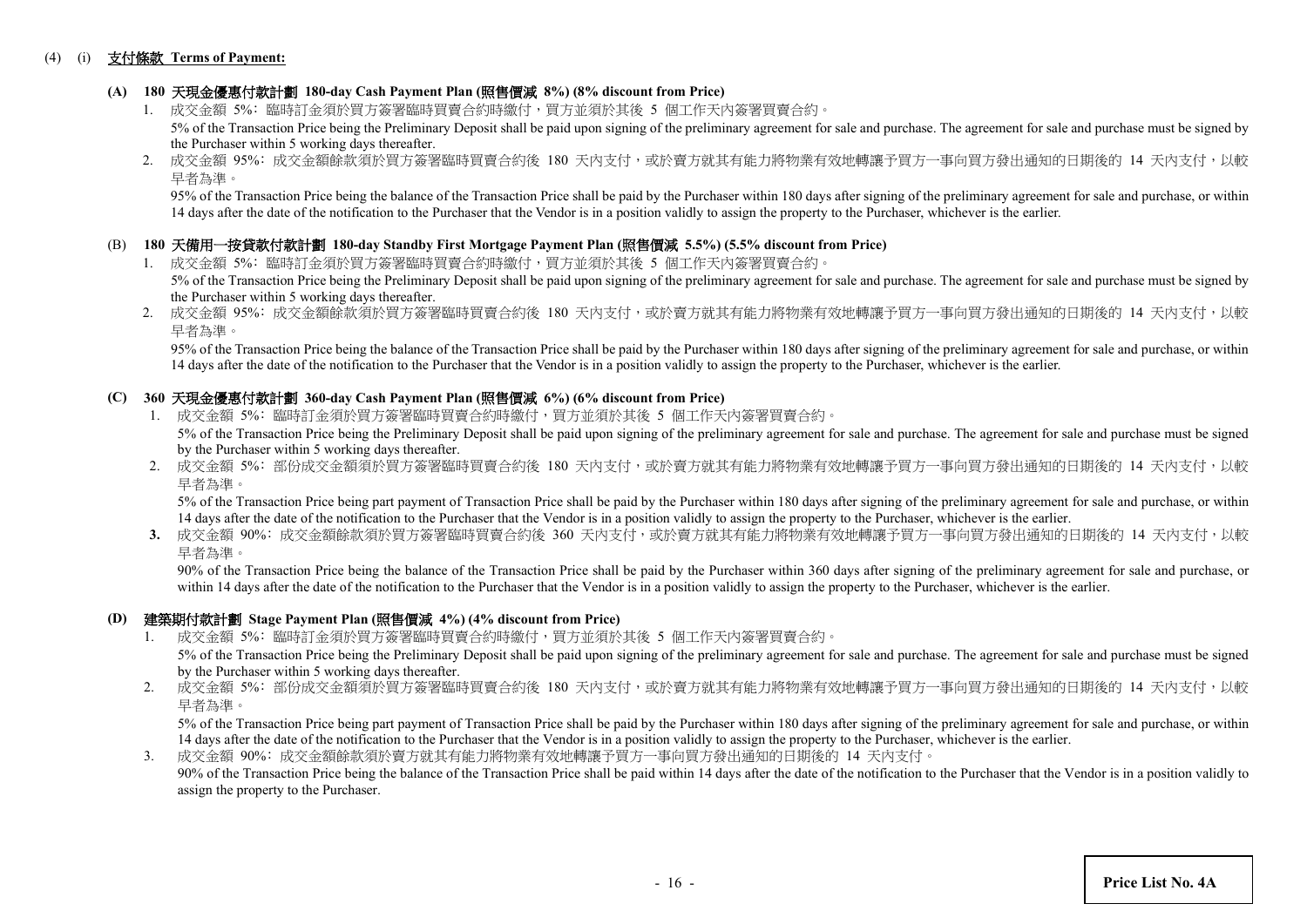## (4) (ii) 售價獲得折扣的基礎

#### **The basis on which any discount on the Price is available**

(a) 請參閱 $(4)$ (i) Please refer to  $(4)$ (i)

#### (b) 「早鳥」優惠 **"Early Bird" Discount**

買方可獲額外 3%售價折扣優惠作為「早鳥」優惠。 An extra 3% discount from the Price would be offered to the Purchasers as the "Early Bird" Benefit.

- (c) 「南區優尚生活」優惠 **"Superior southside living" Benefit** 買方可獲額外 3%售價折扣優惠作為「南區優尚生活」優惠。 An extra 3% discount from the Price would be offered to the Purchasers as the "Superior southside living" Benefit.
- (d) 「**Kerry Homes** 會員」優惠 **"Kerry Homes Member" Benefit** 買家如屬 Kerry Homes 會員,可獲額外 1%售價折扣優惠。 An extra 1% discount from the Price would be offered to Purchasers who are "Kerry Homes members".
- (e) 「**Sino Club** 會員」優惠 **"Sino Club Member" Benefit**

買家如屬 Sino Club 會員,可獲額外 1%售價折扣優惠。 An extra 1% discount from the Price would be offered to Purchasers who are "Sino Club members".

(f) 「印花稅津貼」優惠 **"Subsidy of Stamp Duty" Benefit**

買方可獲額外 4%售價折扣優惠作為「印花稅津貼」優惠。 An extra 4% discount from the Price would be offered to the Purchasers as the "Subsidy of Stamp Duty" Benefit.

### (4) (iii) 可就購買期數中的指明住宅物業而連帶獲得的任何贈品、財務優惠或利益

**Any gift, or any financial advantage or benefit, to be made available in connection with the purchase of a specified residential property in the Phase**

(a) 備用第一按揭貸款 (此安排只適用於選擇支付條款 (B) 180 天備用一按貸款付款計劃之買方。 ) Standby First Mortgage Loan (This arrangement is only applicable to Purchasers who choose Terms of Payment (B) 180-day Standby First Mortgage Payment Plan.)

買方可向如此聘用的人介紹之財務機構或如此聘用的人指定的其它公司 (「介紹之第一承按人」)申請最高達成交金額之 70%之第一按揭貸款(「第一按揭貸款」)。第一按揭貸款及其 申請受以下條件規限:

The Purchaser may apply to the financial institution referred by the Person so Engaged or any other company designated by the Person so Engaged (the "Referred First Mortgagee") for first mortgage loan with a maximum loan amount equivalent to 70% of the Transaction Price (the "First Mortgage Loan"). The First Mortgage Loan and its application are subject to the following terms and conditions:

1) 買方必須於付清成交金額餘款之日起計最少 60 天前以指定格式的申請書向介紹之第一承按人申請第一按揭貸款。

The Purchaser shall apply to the Referred First Mortgagee for the First Mortgage Loan by the prescribed form not less than 60 days before the due date of payment of the balance of the Transaction Price.

- 2) 買方須依照介紹之第一承按人之要求提供足夠之入息證明文件。 The Purchaser shall provide sufficient proof of income in accordance with the requirements of the Referred First Mortgagee.
- 3) 買方須以所購之期數的住宅物業之第一樓花按揭(如適用)及第一法定按揭作為第一按揭貸款的抵押。 The First Mortgage Loan shall be secured by a first equitable mortgage (if applicable) and a first legal mortgage over the residential property in the Phase purchased by the Purchaser.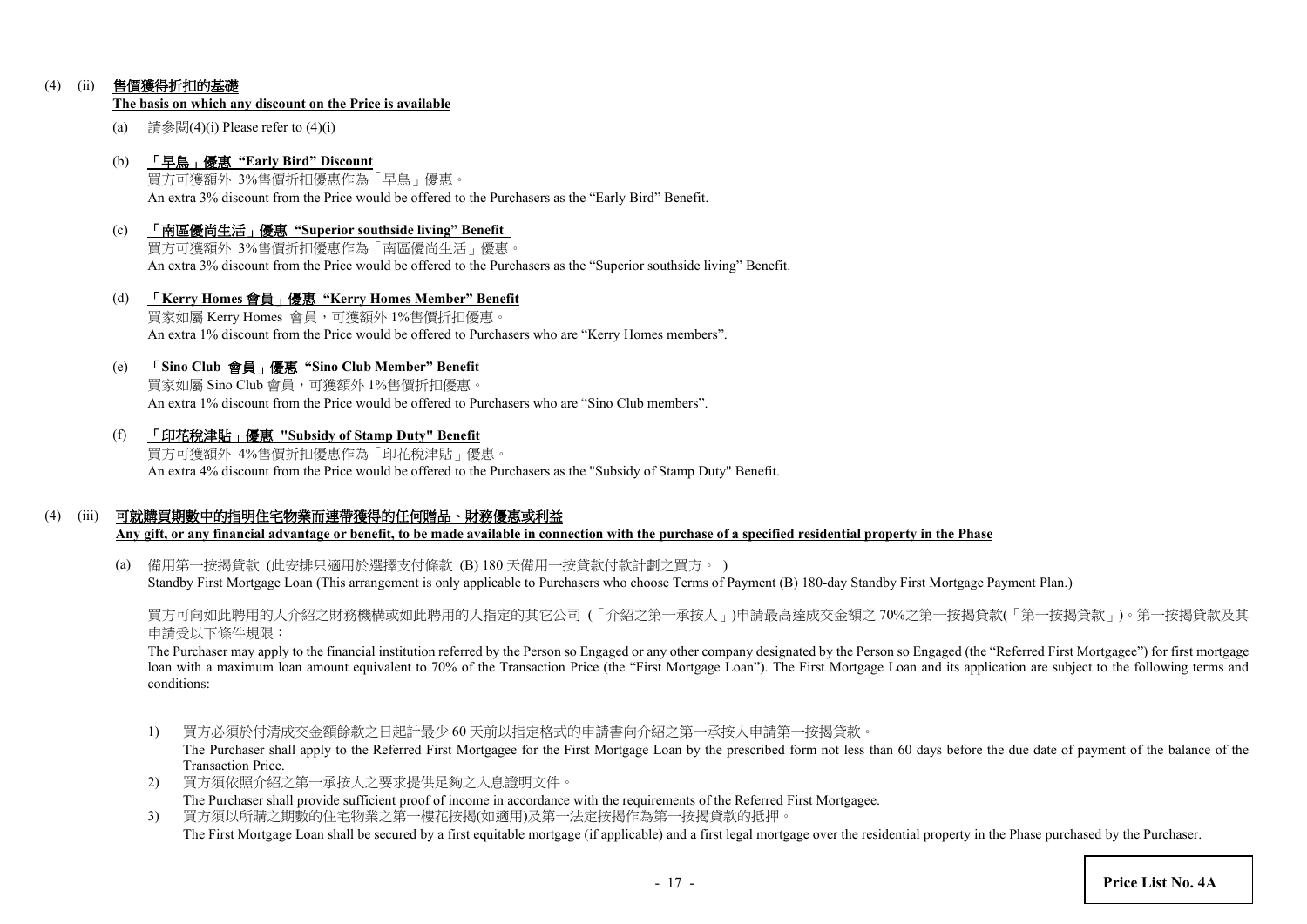4) 第一按揭貸款年期最長為 25 年。

The maximum tenor of the First Mortgage Loan shall be 25 years.

- 5) 第一按揭貸款年利率以最優惠利率(P)減 2.75%計算。P 為介紹之第一承按人不時報價之港元最優惠利率,利率浮動,現為年利率 5.25%。最終按揭利率以介紹之第一承按人審 批結果而定,賣方及如此聘用的人並無就其作出,亦不得被視為就其作出任何不論明示或隱含之陳述、承諾或保證。 The interest rate of the First Mortgage Loan shall be Prime Rate (P) minus 2.75% (P-2.75%). P shall be the Hong Kong Dollar Best Lending Rate as quoted by the Referred First Mortgagee from time to time, subject to fluctuation. P currently is 5.25% per annum. The final mortgage rate will be subject to final approval by the Referred First Mortgagee. No representation, undertaking or warranty, whether express or implied, is given, or shall be deemed to have been given by the Vendor and the Person so Engaged in respect thereof.
- 6) 買方須每月供款,而利息由提款日起計算(提款日須於簽署臨時買賣合約後 180 天內)。 Purchasers shall pay monthly instalments and interest will be accrued starting from the day of drawdown, which shall be within 180 days after signing of the preliminary agreement for sale and Purchase.
- 7) 第一按揭貸款及其相關擔保(如要)之文件必須由介紹之第一承按人指定之律師行辦理,並由買方及其擔保人(如有)須支付所有第一按揭貸款及其擔保相關之律師費及雜費。 All legal documents in relation to the First Mortgage Loan and its related guarantee(s) (if necessary) must be prepared by the solicitors' firm designated by the Referred First Mortgagee and all legal costs and disbursements relating thereto shall be paid by the Purchaser and his/her/its guarantor(s) (if any).
- 8) 買方於決定選擇此安排前,請先向介紹之第一承按人查詢清楚第一按揭貸款之條款及條件、批核條件及申請手續。 The Purchaser is advised to enquire with the Referred First Mortgagee on details of the terms and conditions, approval conditions and application procedures of the First Mortgage Loan before choosing this arrangement.
- 9) 第一按揭貸款之條款及批核條件僅供參考。介紹之第一承按人保留在其認為合適時不時更改第一按揭貸款之條款及批核條件的權利。
- The terms and conditions and approval conditions of the First Mortgage Loan are for reference only. The Referred First Mortgagee reserves the right to change the terms and conditions and approval conditions of the First Mortgage Loan from time to time as it sees fit.
- 10) 第一按揭貸款受其他條款及細則約束。第一按揭貸款批核與否及借貸條款以介紹之第一承按人之最終決定為準,與賣方及如此聘用的人無關,且於任何情況賣方及如此聘用的 人均無需為此負責。賣方及如此聘用的人並無或不得被視為就第一按揭貸款之按揭條款及條件以及申請批核與否作出任何不論明示或隱含之陳述、承諾或保證 與否,買方仍須按買賣合約完成交易及付清成交金額餘款。買方不得就由於或有關第一按揭貸款的批核或不批核及/或任何與第一按揭貸款相關事宜而向賣方及/或如此聘用的人 提出任何申索。

The First Mortgage Loan is subject to other terms and conditions. The terms and conditions and the approval or disapproval of applications for the First Mortgage Loan are subject to the final decision of the Referred First Mortgagee, and are not related to the Vendor and the Person so Engaged (who shall under no circumstances be responsible therefor). No representation, undertaking or warranty, whether express or implied, is given, or shall be deemed to have been given by the Vendor and the Person so Engaged in respect of the terms and conditions and the approval or disapproval of applications for the First Mortgage Loan. No matter the First Mortgage Loan is granted or not, the Purchaser shall complete the sale and purchase and pay the balance of the Transaction Price in accordance with the agreement for sale and purchase. The Purchaser shall have no claim whatsoever against the Vendor and/or the Person so Engaged as a result of or in connection with the approval or disapproval of the First Mortgage Loan and/or any matters relating to the First Mortgage Loan.

# (b) 認購期數內一個停車位權利 **Option to Purchase One Car Parking Space in the Phase**

1) 下列住宅物業之買方可獲認購期數內一個停車位之權利。相關買方須根據賣方日後公佈的停車位銷售安排內規定的時限、條款及方式決定是否認購停車位,否則其認購停車位的 權利將會自動失效,買方不會為此獲得任何補償。

The Purchaser of a residential property specified below shall have an option to purchase one car parking space in the Phase. The relevant Purchaser must decide whether to purchase the car parking space in accordance with time limit, terms and method as prescribed by the sale arrangements of the car parking spaces to be announced by the Vendor, failing which the option to purchase the car parking space shall lapse automatically and the Purchaser shall not be entitled to any compensation therefor.

| 座數<br><b>TOWER</b> | 樓層 FLOOR         | 單位 UNIT |
|--------------------|------------------|---------|
| 1(1A)              | 22 樓 至 23 樓      | А       |
|                    | $22/F$ to $23/F$ |         |
| 1(1B)              | 22 樓至 23 樓       | А       |
|                    | $22/F$ to $23/F$ |         |

2) 停車位的售價及銷售安排詳情(包括但不限於揀選停車位的次序)將由賣方全權及絕對酌情決定,並容後公佈

The price and details of sales arrangements of car parking space(s) (including but not limited to the order for selection of the car parking space(s)) will be determined by the Vendor at its sole and absolute discretion and will be announced later.

3) 以上優惠並不影響買方根據買賣合約條款完成購買住宅物業之責任。

The above benefit does not affect the obligations of the Purchaser to complete the purchase of the residential property pursuant to the terms of the agreement for sale and purchase.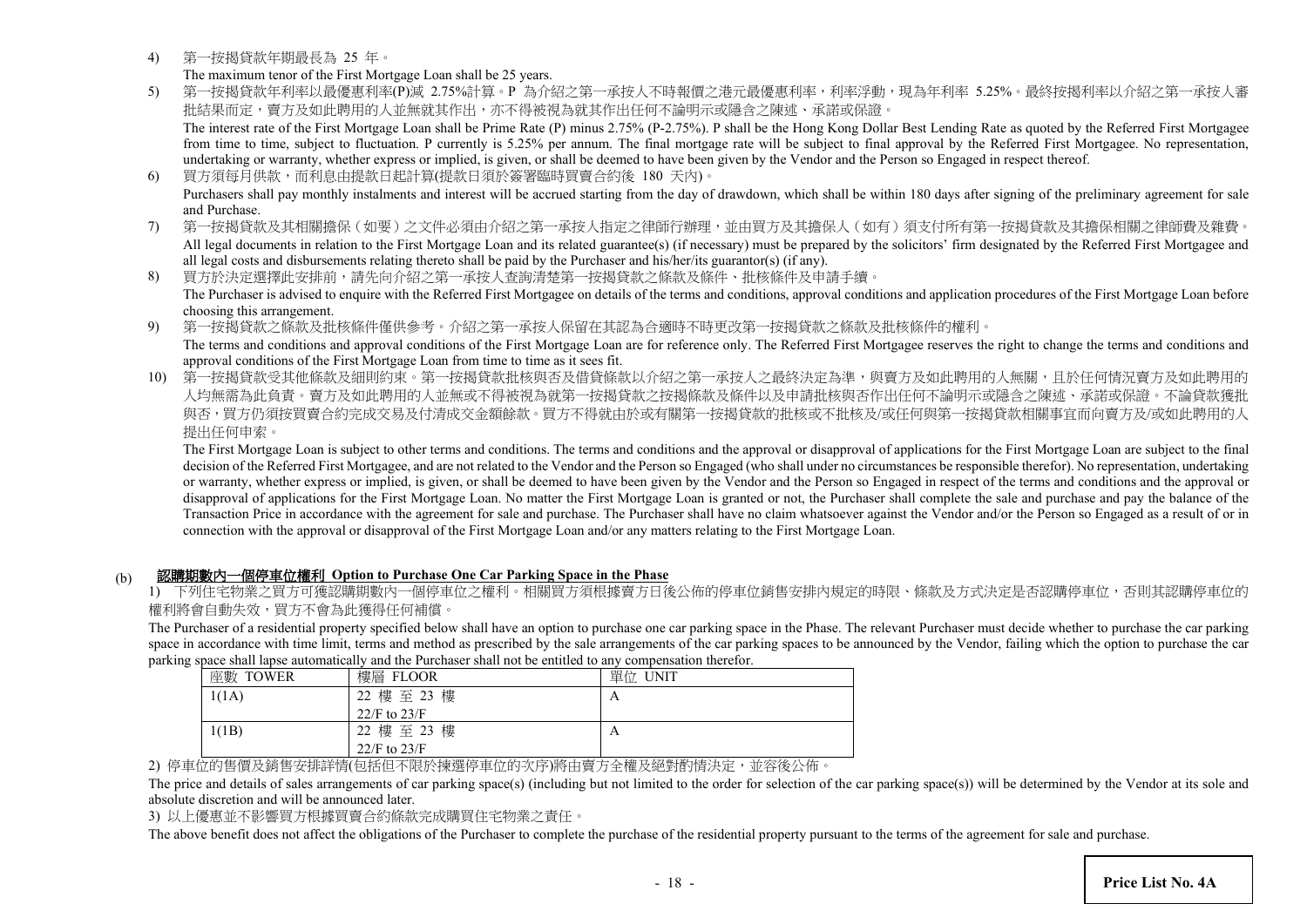# (4) (iv) 誰人負責支付買賣期數中的指明住宅物業的有關律師費及印花稅

**Who is liable to pay the solicitors' fees and stamp duty in connection with the sale and purchase of a specified residential property in the Phase**

1. 買方須負責所有律師費及雜費支出。如買方選用賣方指定之代表律師作為買方之代表律師處理所有有關購買的一切法律文件,並由賣方代表律師同時處理物業按揭 豁免買方原先須支付有關處理買賣合約及其後之轉讓契之律師費用,但不包括樓花按揭/按揭(如有)、擔保與其他抵押文件及其他相關法律文件的律師費用及所有代墊付費用(該等費用 由買家支付)。

The Purchaser shall be responsible for all legal costs and expenses. If the Purchaser appoints the Vendor's solicitors to act on his / her / its behalf in respect of all legal documents for the purchase, and the mortgage is handled by the Vendor's solicitors as well, the Vendor's solicitors shall waive the legal costs in respect of the agreement for sale and purchase and the subsequent assignment which would otherwise be payable by the Purchaser, exclusive of the legal costs in respect of equitable mortgage / mortgage (if any), any guarantees and other security documents, other relevant legal documents and all disbursements, which shall be borne by the Purchaser.

2. 如買方另聘代表律師作為買方之代表律師處理其購買事宜,買賣雙方須各自負責有關該買賣的法律文件之律師費用。 If the Purchaser instructs his / her / its own solicitors to act for him / her / it in respect of the purchase, the Vendor and the Purchaser shall each pay his / her / its own legal fees in respect of the legal

documents for the sale and purchase.

3. 買方須支付所有有關臨時買賣合約、買賣合約及轉讓契之印花稅(包括但不限於根據《印花稅條例》(第 117 章)可予徵收的從價印花稅、額外印花稅、買家印花稅、附加印花稅及任何 與過期繳付任何印花稅有關的罰款、利息及附加費等)、登記費及其他雜費及支出。

All stamp duty (including but not limited to the ad valorem stamp duty, special stamp duty, buyer's stamp duty and all additional stamp duty chargeable under the Stamp Duty Ordinance (Cap.117) and any penalty, interest and surcharge, etc. for late payment of any stamp duty), registration fee and other disbursements and charges on the preliminary agreement for sale and purchase, the agreement for sale and purchase and the assignment shall be borne by the Purchaser.

# (4) (v) 買方須為就買賣期數中的指明住宅物業簽立任何文件而支付的費用

**Any charges that are payable by a purchaser for execution of any document in relation to the sale and purchase of a specified residential property in the Phase**

一切製作、登記及完成發展項目主公契和及管理協議及期數的副公契及管理協議(合稱「公契」)之費用及附於公契之圖則費用的適當分攤、所購物業的業權契據及文件認證副本之費用、 所購物業的買賣合約及轉讓契之圖則費、為申請豁免買家印花稅及/或從價印花稅新/較高稅率而須的任何法定聲明的費用、所購住宅的按揭(如有)之法律費用及其他費用及代墊付費用及其 他有關所購物業的買賣的文件的所有法律費用及其他支出,均由買方負責及支付。

The Purchaser shall solely bear and pay a due proportion of the costs for the preparation, registration and completion of the Principal Deed of Mutual Covenant and Management Agreement of the Development and the Sub-Deed of Mutual Covenant and Management Agreement of the Phase (collectively "the DMC") and the plans attached to the DMC, all costs for preparing certified copies of title deeds and documents of the property purchased, all plan fees for plans to be annexed to the agreement for sale and purchase and the Assignment of the property purchased, the costs of any statutory declaration required for application for exemption of buyer's stamp duty and/or new/higher rates of ad valorem stamp duty, all legal and other costs and disbursements in respect of any mortgage (if any) in respect of the property purchased and all legal costs and charges of any other documents relating to the sale and purchase of the property purchased.

(4) (vi) 如買方希望更改付款計劃而須更新成交紀錄冊內的記錄,可於不早於簽署正式買賣合約後 30 日但不遲於付清成交金額餘額之日前 30 日或(如適用)正式買賣合約内訂明的期數的預計關 鍵日期前 30 日(以較早者為準)透過如此聘用的人向賣方提出申請,並須承擔有關律師費用及雜費(如有)。對前述更改之申請及申請條件的批准與否,視乎有關付款計劃、折扣、贈品、財 務優惠或利益的有效性和賣方的最終決定。

If the Purchaser wishes to change the payment plan which requires update to the entry(ies) in the Register of Transactions, the Purchaser can apply to the Vendor through the Person so Engaged for such change not earlier than 30 days after the date of signing of the formal Agreement for Sale and Purchase but not later than 30 days before the date of settlement of the balance of Transaction Price or (if applicable) not later than 30 days before the estimated material date for the Phase as specified in the formal Agreement for Sale and Purchase (whichever is earlier) and bear all related solicitor's cost and disbursements (if any). The approval or disapproval of the aforesaid application for change and the application conditions are subject to the availability of the relevant payment plan(s), discount(s), gift(s), financial advantage(s) or benefit(s) and the final decision of the Vendor.